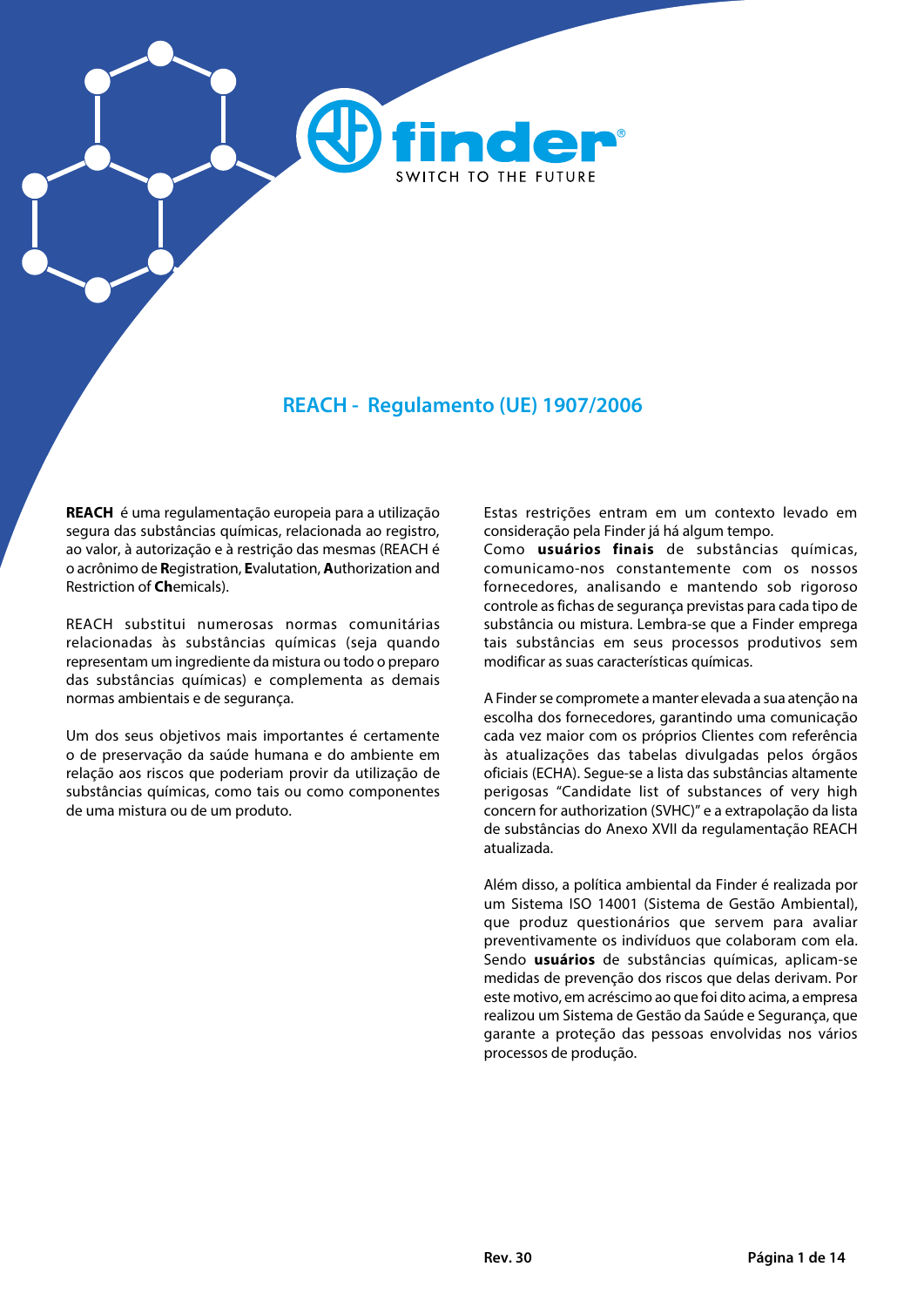

### **REACH – Substâncias muito perigosas**

 **Candidate List of Substances of Very High Concern – SVHC**

*<https://echa.europa.eu/candidate-list-table>*

#### *FINDER informa que não existem nos seus produtos as substâncias indicadas na tabela SVCH em concentrações superiores a 0,1% em peso.*

| Nome da substância                                                                                                                                                                      |                          |              | Número EC                | Número CAS  |
|-----------------------------------------------------------------------------------------------------------------------------------------------------------------------------------------|--------------------------|--------------|--------------------------|-------------|
|                                                                                                                                                                                         | Número EC                | Número CAS   |                          |             |
| N-(hydroxymethyl) acrylamide                                                                                                                                                            |                          |              | 213-103-2                | 924-42-5    |
| tris(2-methoxyethoxy)vinylsilane                                                                                                                                                        |                          |              | 213-934-0                | 1067-53-4   |
| S-(tricyclo(5.2.1.0'2,6)deca-3-en-8(or 9)-yl O-(isopropyl or isobutyl or 2-ethylhexyl) O-(isopropyl or isobutyl<br>or 2-ethylhexyl) phosphorodithioate<br>X4261                         |                          |              | 401-850-9                | 255881-94-8 |
| 6,6'-di-tert-butyl-2,2'-methylenedi-p-cresol                                                                                                                                            |                          |              | 204-327-1                | 119-47-1    |
| $(\pm)$ -1,7,7-trimethyl-3-[(4-methylphenyl)methylene]bicyclo[2.2.1]heptan-2-one covering any of the individual<br>isomers and/or combinations thereof (4-MBC)                          |                          |              | $\overline{\phantom{a}}$ |             |
| (3E)-1,7,7-trimethyl-3-(4-methylbenzylidene)<br>bicyclo[2.2.1]heptan-2-one                                                                                                              | $\overline{\phantom{a}}$ | 1782069-81-1 |                          |             |
| (1R, 3E, 4S)-1, 7, 7-trimethyl-3-(4- methylbenzylidene)<br>bicyclo[2.2.1]heptan-2-one                                                                                                   |                          | 95342-41-9   |                          |             |
| (1S, 3Z, 4R)-1, 7, 7-trimethyl-3-(4-methylbenzylidene)<br>bicyclo[2.2.1]heptan-2-one                                                                                                    | $\blacksquare$           | 852541-25-4  |                          |             |
| (±)-1,7,7-trimethyl-3-[(4-methylphenyl)methylene]<br>bicyclo[2.2.1]heptan-2-one                                                                                                         | 253-242-6                | 36861-47-9   |                          |             |
| (1R,4S)-1,7,7-trimethyl-3-(4-methylbenzylidene)<br>bicyclo[2.2.1]heptan-2-one                                                                                                           | $\Box$                   | 741687-98-9  |                          |             |
| (1S, 3E, 4R) - 1, 7, 7-trimethyl-3-(4- methylbenzylidene)<br>bicyclo[2.2.1]heptan-2-one                                                                                                 | $\blacksquare$           | 852541-30-1  |                          |             |
| (1R,3Z,4S)-1,7,7-trimethyl-3-(4- methylbenzylidene)<br>bicyclo[2.2.1]heptan-2-one                                                                                                       | $\blacksquare$           | 852541-21-0  |                          |             |
| Phenol, alkylation products (mainly in para position) with C12-rich branched alkyl chains from<br>oligomerisation, covering any individual isomers and/or combinations thereof (PDDP)   |                          |              |                          |             |
| Phenol, 4-dodecyl, branched                                                                                                                                                             |                          | 210555-94-5  |                          |             |
| 4-isododecylphenol                                                                                                                                                                      |                          | 27459-10-5   |                          |             |
| Phenol, 4-isododecyl-                                                                                                                                                                   |                          | 27147-75-7   |                          |             |
| Phenol, dodecyl-, branched                                                                                                                                                              | 310-154-3                | 121158-58-5  |                          |             |
| Phenol, (tetrapropenyl) derivatives                                                                                                                                                     |                          | 74499-35-7   |                          |             |
| Phenol, tetrapropylene-                                                                                                                                                                 |                          | 57427-55-1   |                          |             |
| orthoboric acid, sodium salt                                                                                                                                                            |                          |              |                          |             |
| boric acid (H3BO3), sodium salt, hydrate                                                                                                                                                | $\overline{a}$           | 25747-83-5   |                          |             |
| Boric acid (H3BO3), disodium salt                                                                                                                                                       |                          | 22454-04-2   |                          |             |
| Trisodium orthoborate                                                                                                                                                                   | 238-253-6                | 14312-40-4   |                          |             |
| Boric acid, sodium salt                                                                                                                                                                 | 215-604-1                | 1333-73-9    |                          |             |
| Orthoboric acid, sodium salt                                                                                                                                                            | 237-560-2                | 13840-56-7   |                          |             |
| Boric acid (H3BO3), sodium salt (1:1)                                                                                                                                                   |                          | 14890-53-0   |                          |             |
| Medium-chain chlorinated paraffins (MCCP)<br>UVCB substances consisting of more than or equal to 80% linear chloroalkanes with carbon chain lengths within<br>the range from C14 to C17 |                          |              |                          |             |
| Alkanes, C14-16, chloro                                                                                                                                                                 |                          | 1372804-76-6 |                          |             |
| Alkanes, C14-17, chloro                                                                                                                                                                 | 287-477-0                | 85535-85-9   |                          |             |
| di-, tri- and tetrachlorotetradecane                                                                                                                                                    | 950-299-5                |              |                          |             |
| Tetradecane, chloro derivs.                                                                                                                                                             |                          | 198840-65-2  |                          |             |
| glutaral                                                                                                                                                                                |                          |              | 203-856-5                | 111-30-8    |
| 4,4'-(1-methylpropylidene)bisphenol                                                                                                                                                     |                          |              | 201-025-1                | 77-40-7     |
| 2-(4-tert-butylbenzyl)propionaldehyde and its individual stereoisomers                                                                                                                  |                          |              | ä,                       |             |
| (2R)-3-(4-tert-butylphenyl)-2-methylpropanal                                                                                                                                            |                          | 75166-31-3   |                          |             |
| 2-(4-tert-butylbenzyl)propionaldehyde                                                                                                                                                   | 201-289-8                | 80-54-6      |                          |             |
| (2S)-3-(4-tert-butylphenyl)-2-methylpropanal                                                                                                                                            |                          | 75166-30-2   |                          |             |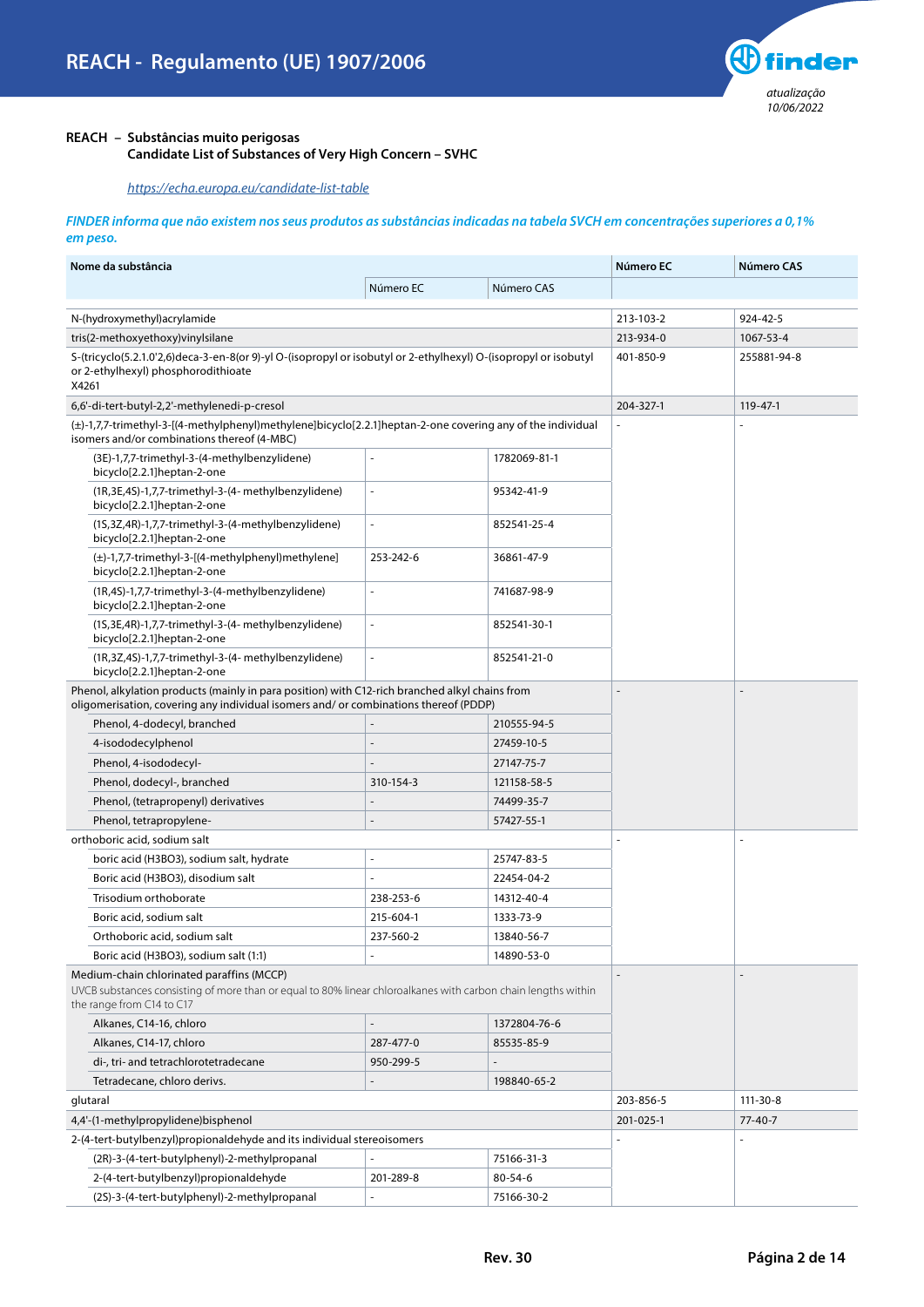

| 2,2-bis(bromomethyl)propane-1,3-diol (BMP); 2,2-dimethylpropan-1-ol, tribromo derivative/3-bromo-2,2-<br>bis(bromomethyl)-1-propanol (TBNPA); 2,3-dibromo-1-propanol (2,3-DBPA) |                          |               |                |               |
|---------------------------------------------------------------------------------------------------------------------------------------------------------------------------------|--------------------------|---------------|----------------|---------------|
| 2,2-dimethylpropan-1-ol, tribromo derivative (TBNPA)                                                                                                                            | 253-057-0                | 36483-57-5    |                |               |
| 3-bromo-2,2-bis(bromomethyl)-1-propanol (TBNPA)                                                                                                                                 |                          | 1522-92-5     |                |               |
| 2,2-bis(bromomethyl)propane-1,3-diol (BMP)                                                                                                                                      | 221-967-7                | 3296-90-0     |                |               |
| 2,3-dibromo-1-propanol (2,3-DBPA)                                                                                                                                               | 202-480-9                | $96 - 13 - 9$ |                |               |
| 1,4-dioxane                                                                                                                                                                     |                          |               | 204-661-8      | 123-91-1      |
| Dioctyltin dilaurate, stannane, dioctyl-, bis(coco acyloxy) derivs., and any other stannane, dioctyl-, bis(fatty                                                                |                          |               |                |               |
| acyloxy) derivs. wherein C12 is the predominant carbon number of the fatty acyloxy moiety                                                                                       |                          |               |                |               |
| Stannane, dioctyl-, bis(coco acyloxy) derivs.                                                                                                                                   | 293-901-5                | 91648-39-4    |                |               |
| dioctyltin dilaurate; stannane, dioctyl-, bis(coco<br>acyloxy) derivs.                                                                                                          |                          |               |                |               |
| Dioctyltin dilaurate                                                                                                                                                            | 222-883-3                | 3648-18-8     |                |               |
| Bis(2-(2-methoxyethoxy)ethyl)ether                                                                                                                                              |                          |               | 205-594-7      | 143-24-8      |
| Dibutylbis(pentane-2,4-dionato-O,O')tin                                                                                                                                         |                          |               | 245-152-0      | 22673-19-4    |
| Butyl 4-hydroxybenzoate                                                                                                                                                         |                          |               | 202-318-7      | $94 - 26 - 8$ |
| 2-methylimidazole                                                                                                                                                               |                          |               | 211-765-7      | 693-98-1      |
| 1-vinylimidazole                                                                                                                                                                |                          |               | 214-012-0      | 1072-63-5     |
| Perfluorobutane sulfonic acid (PFBS) and its salts                                                                                                                              |                          |               | $\overline{a}$ |               |
| bis(4-t-butylphenyl)iodonium<br>perfluorobutanesulfonate                                                                                                                        | 432-660-4                |               |                |               |
| tetrabutyl-phosphonium nonafluoro-butane-1-<br>sulfonate                                                                                                                        | 444-440-5                | 220689-12-3   |                |               |
| dimethyl(phenyl)sulfanium perfluorobutanesulfonate                                                                                                                              | 452-310-4                | 220133-51-7   |                |               |
| 1-(4-butoxy-1-naphthalenyl)tetrahydrothiophenium                                                                                                                                | 468-770-4                |               |                |               |
| 1,1,2,2,3,3,4,4,4-nonafluoro-1-butanesulfonate                                                                                                                                  |                          |               |                |               |
| Triphenylsulfanium perfluorobutane sulfonate                                                                                                                                    | 478-340-8                | 144317-44-2   |                |               |
| 1,1,2,2,3,3,4,4,4-nonafluorobutane-1-sulphonic acid                                                                                                                             | 206-793-1                | 375-73-5      |                |               |
| lithium perfluorobutanesulfonate                                                                                                                                                |                          | 131651-65-5   |                |               |
| morpholinium perfluorobutanesulfonate                                                                                                                                           |                          | 503155-89-3   |                |               |
| N,N,N-triethylethanaminium 1,1,2,2,3,3,4,4,4-no-<br>nafluorobutane-1-sulfonate                                                                                                  |                          | 25628-08-4    |                |               |
| Potassium 1,1,2,2,3,3,4,4,4-nonafluorobutane-1-<br>sulphonate                                                                                                                   | 249-616-3                | 29420-49-3    |                |               |
| Ammonium 1,1,2,2,3,3,4,4,4-nonafluorobutane-1-<br>sulphonate                                                                                                                    | 269-513-7                | 68259-10-9    |                |               |
| magnesium perfluorobutanesulfonate                                                                                                                                              | $\overline{\phantom{a}}$ | 507453-86-3   |                |               |
| Diisohexyl phthalate                                                                                                                                                            |                          |               | 276-090-2      | 71850-09-4    |
| 2-methyl-1-(4-methylthiophenyl)-2-morpholinopropan-1-one                                                                                                                        |                          |               | 400-600-6      | 71868-10-5    |
| 2-benzyl-2-dimethylamino-4'-morpholinobutyrophenone                                                                                                                             |                          |               | 404-360-3      | 119313-12-1   |
| Tris(4-nonylphenyl, branched and linear) phosphite (TNPP) with ≥ 0.1% w/w of 4-nonylphenol, branched and<br>linear (4-NP)                                                       |                          |               |                |               |
| Phenol, 4-nonyl-, phosphite (3:1)                                                                                                                                               |                          | 3050-88-2     |                |               |
| tris(4-nonylphenyl, branched) phosphite                                                                                                                                         |                          |               |                |               |
| tris(nonylphenyl) phosphite                                                                                                                                                     | 247-759-6                | 26523-78-4    |                |               |
| Phenol, p-isononyl-, phosphite (3:1)                                                                                                                                            |                          | 31631-13-7    |                |               |
| Phenol, p-sec-nonyl-, phosphite                                                                                                                                                 |                          | 106599-06-8   |                |               |
| 4-tert-butylphenol                                                                                                                                                              |                          |               | 202-679-0      | 98-54-4       |
| 2-methoxyethyl acetate                                                                                                                                                          |                          |               | 203-772-9      | 110-49-6      |
| 2,3,3,3-tetrafluoro-2-(heptafluoropropoxy)propionic acid, its salts and its acyl halides                                                                                        |                          |               |                |               |
| covering any of their individual isomers and combinations thereof                                                                                                               |                          |               |                |               |
| potassium 2,3,3,3-tetrafluoro-2-(heptafluoropropoxy)<br>propionate                                                                                                              | 266-578-3                | 67118-55-2    |                |               |
| 2,3,3,3-tetrafluoro-2-(heptafluoropropoxy)propionyl<br>fluoride                                                                                                                 | 218-173-8                | 2062-98-8     |                |               |
| ammonium 2,3,3,3-tetrafluoro-2-<br>(heptafluoropropoxy)propanoate                                                                                                               | $\overline{a}$           | 62037-80-3    |                |               |
| 2,3,3,3-tetrafluoro-2-(heptafluoropropoxy)propionic<br>acid                                                                                                                     | 236-236-8                | 13252-13-6    |                |               |
| Propanoic acid, 2,3,3,3-tetrafluoro-2-<br>(heptafluoropropoxy)-, (-)-                                                                                                           |                          | 75579-40-7    |                |               |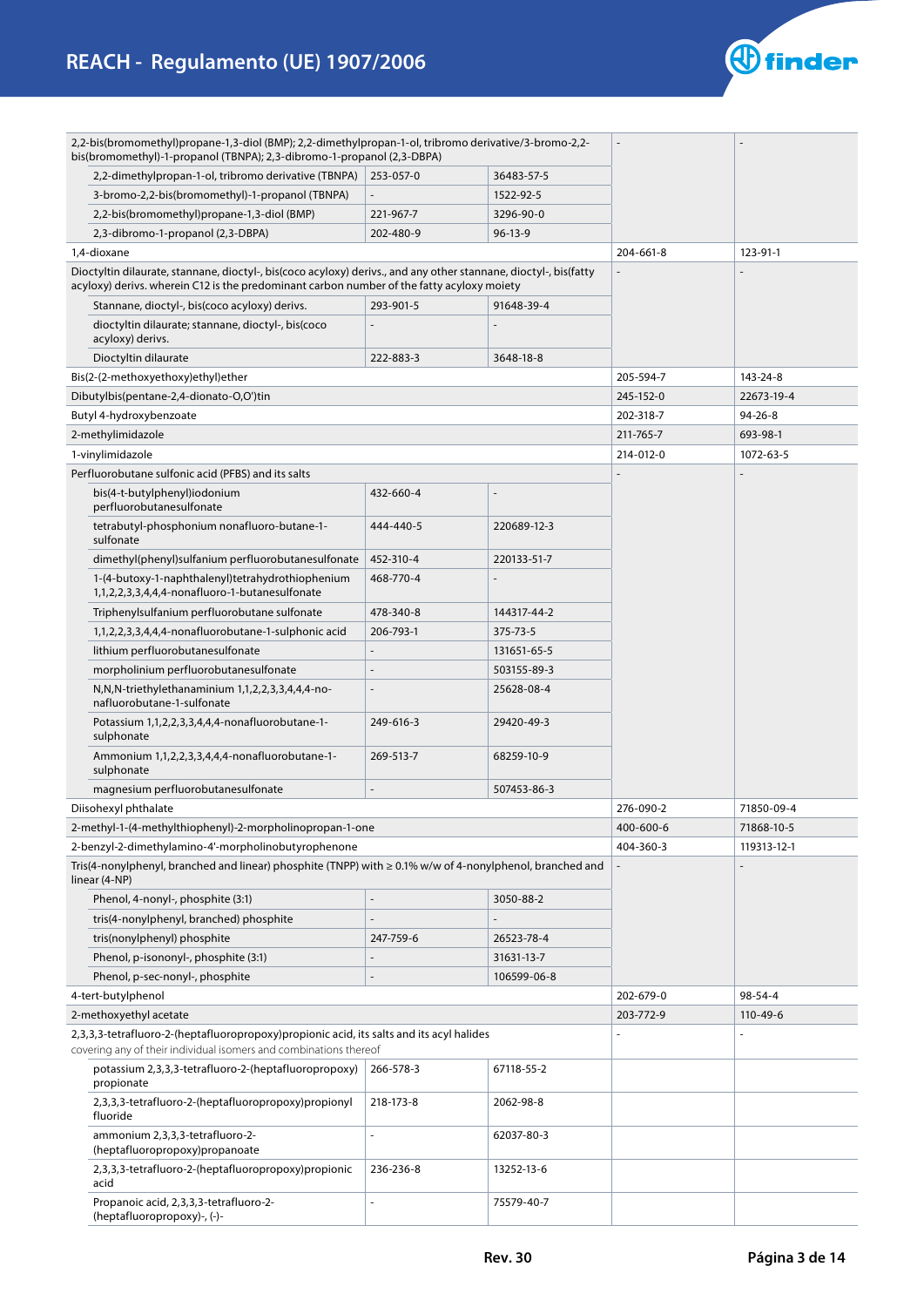

| Propanoic acid, 2,3,3,3-tetrafluoro-2-<br>(heptafluoropropoxy)-, (+)-                                                                                                                   |              | 75579-39-4     |                |                |  |
|-----------------------------------------------------------------------------------------------------------------------------------------------------------------------------------------|--------------|----------------|----------------|----------------|--|
| Pyrene                                                                                                                                                                                  |              |                | 204-927-3      | $129 - 00 - 0$ |  |
| Phenanthrene                                                                                                                                                                            |              |                | 201-581-5      | $85 - 01 - 8$  |  |
| Fluoranthene                                                                                                                                                                            | 205-912-4    | $206 - 44 - 0$ |                |                |  |
| Benzo[k]fluoranthene                                                                                                                                                                    |              |                | 205-916-6      | 207-08-9       |  |
| 2,2-bis(4'-hydroxyphenyl)-4-methylpentane                                                                                                                                               |              |                | 401-720-1      | 6807-17-6      |  |
| 1,7,7-trimethyl-3-(phenylmethylene)bicyclo[2.2.1]heptan-2-one                                                                                                                           |              | 239-139-9      | 15087-24-8     |                |  |
| 3-benzylidene camphor; 3-BC                                                                                                                                                             |              |                |                |                |  |
| Terphenyl, hydrogenated                                                                                                                                                                 |              |                | 262-967-7      | 61788-32-7     |  |
| Octamethylcyclotetrasiloxane<br>D4                                                                                                                                                      |              |                | 209-136-7      | 556-67-2       |  |
| Lead                                                                                                                                                                                    |              |                | 231-100-4      | 7439-92-1      |  |
| Ethylenediamine<br><b>EDA</b>                                                                                                                                                           |              |                | 203-468-6      | 107-15-3       |  |
| Dodecamethylcyclohexasiloxane<br>D <sub>6</sub>                                                                                                                                         |              |                | 208-762-8      | 540-97-6       |  |
| Disodium octaborate                                                                                                                                                                     |              |                | 234-541-0      | 12008-41-2     |  |
| Dicyclohexyl phthalate<br><b>DCHP</b>                                                                                                                                                   |              |                | 201-545-9      | $84 - 61 - 7$  |  |
| Decamethylcyclopentasiloxane<br>D5                                                                                                                                                      |              |                | 208-764-9      | 541-02-6       |  |
| Benzo[ghi]perylene                                                                                                                                                                      |              |                | 205-883-8      | 191-24-2       |  |
| Benzene-1,2,4-tricarboxylic acid 1,2 anhydride<br>trimellitic anhydride; TMA                                                                                                            |              |                | 209-008-0      | 552-30-7       |  |
| Reaction products of 1,3,4-thiadiazolidine-2,5-dithione, formaldehyde and 4-heptylphenol, branched and<br>linear (RP-HP)<br>with ≥0.1% w/w 4-heptylphenol, branched and linear (4-HPbl) |              |                | $\overline{a}$ |                |  |
| Formaldehyde, reaction products with branched and<br>linear heptylphenol, carbon disulfide and hydrazine                                                                                | 300-298-5    | 93925-00-9     |                |                |  |
| Reaction product of 1,3,4-thiadiazolidine-2,5-<br>dithione, formaldehyde and phenol, heptyl derivs.                                                                                     |              | 1471311-26-8   |                |                |  |
| Chrysene                                                                                                                                                                                |              |                |                |                |  |
|                                                                                                                                                                                         |              |                |                |                |  |
| Cadmium nitrate                                                                                                                                                                         |              |                | 233-710-6      | 10325-94-7     |  |
| Cadmium hydroxide                                                                                                                                                                       |              |                | 244-168-5      | 21041-95-2     |  |
| Cadmium carbonate                                                                                                                                                                       |              |                | 208-168-9      | 513-78-0       |  |
| Benz[a]anthracene                                                                                                                                                                       |              |                | 200-280-6      | $56 - 55 - 3$  |  |
| 1,6,7,8,9,14,15,16,17,17,18,18-Dodecachloropentacyclo[12.2.1.16,9.02,13.05,10]octadeca-7,15-diene<br>("Dechlorane Plus"™)                                                               |              |                |                |                |  |
| covering any of its individual anti- and syn-isomers or any combination thereof                                                                                                         |              |                |                |                |  |
| 1,6,7,8,9,14,15,16,17,17,18,18-dodecachloropen-<br>tacyclo[12.2.1.16,9.02,13.05,10]octadeca-7,15-diene                                                                                  | 236-948-9    | 13560-89-9     |                |                |  |
| (1S,2S,5S,6S,9R,10R,13R,14R)-1,6,7,8,9,14,15,16,17,17,<br>18,18-Dodecachloropentacyclo[12.2.1.1 <sup>6</sup> , 0 <sup>2</sup> , 13, 0 <sup>5</sup> , 10]<br>octadeca-7,15-diene         | $\Box$       | 135821-74-8    |                |                |  |
| (1S,2S,5R,6R,9S,10S,13R,14R)-1,6,7,8,9,14,15,16,17,17,<br>18,18-Dodecachloropentacyclo[12.2.1.1 <sup>6</sup> ,0 <sup>2,13</sup> .0 <sup>5,10</sup> ]<br>octadeca-7,15-diene             | $\mathbf{r}$ | 135821-03-3    |                |                |  |
| rel-(1R,4S,4aS,6aS,7S,10R,10aR,12aR)-1,2,3,4,7,8,9,10,-<br>13,13,14,14-dodecachloro-1,4,4a,5,6,6a,7,10,10a,11,1<br>2,12a-dodecahydro-1,4:7,10-dimethanodibenzo[a,e]<br>cyclooctene      |              |                |                |                |  |
| rel-(1R,4S,4aS,6aR,7R,10S,10aS,12aR)-1,2,3,4,7,8,9,10,-<br>13,13,14,14-dodecachloro-1,4,4a,5,6,6a,7,10,10a,11,1<br>2,12a-dodecahydro-1,4:7,10-dimethanodibenzo[a,e]<br>cyclooctene      |              |                |                |                |  |
| Perfluorohexane-1-sulphonic acid and its salts<br>PFHxS                                                                                                                                 |              |                |                |                |  |
| tridecafluorohexanesulphonic acid, compound with<br>2,2'-iminodiethanol (1:1)                                                                                                           | 274-462-9    | 70225-16-0     |                |                |  |
| ammonium perfluorohexane-1-sulphonate                                                                                                                                                   | 269-511-6    | 68259-08-5     |                |                |  |
| potassium perfluorohexane-1-sulphonate                                                                                                                                                  | 223-393-2    | 3871-99-6      |                |                |  |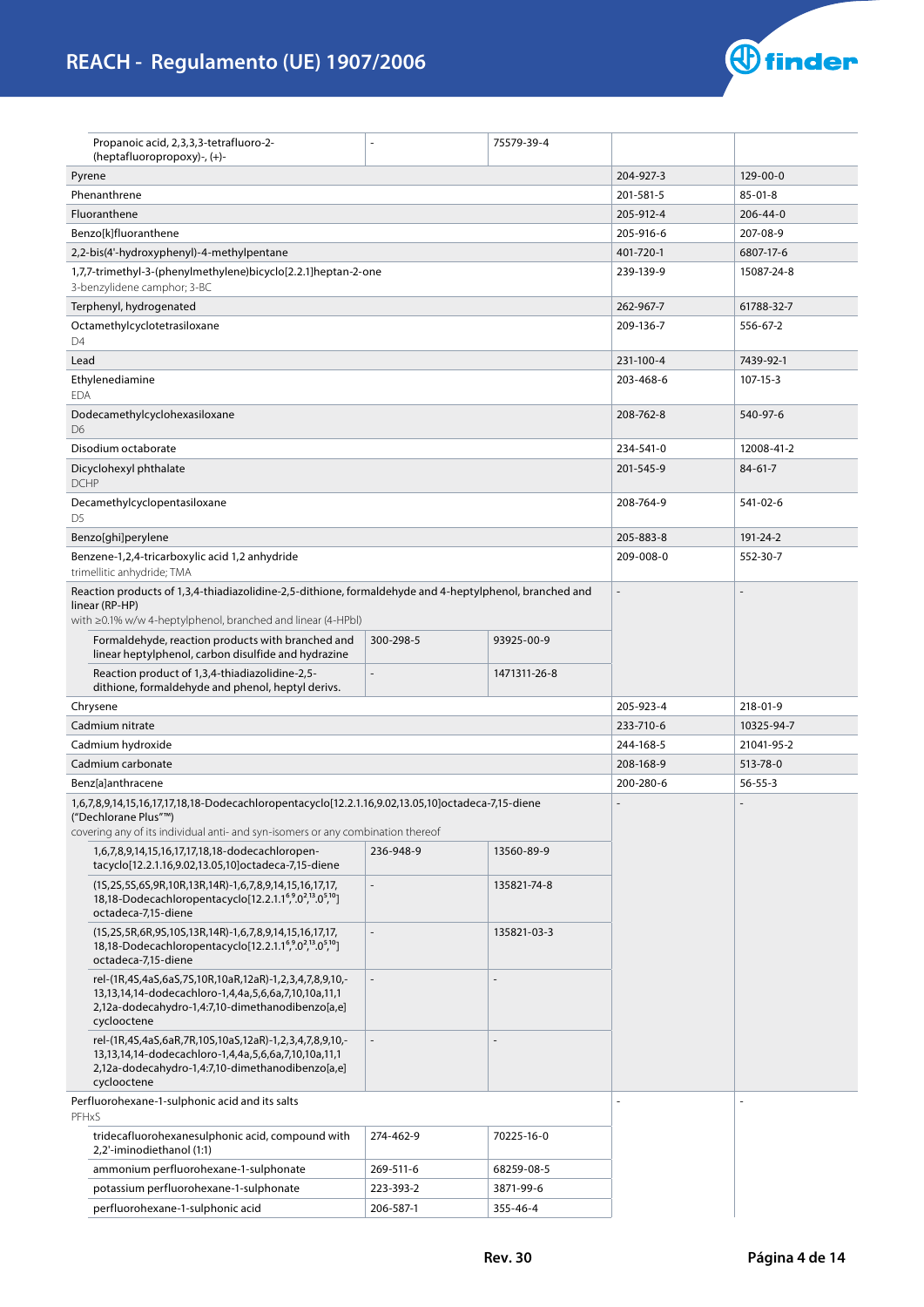

| Ethanaminium, N-[4-[[4-(diethylamino)<br>phenyl][4-(ethylamino)-1-naphthalenyl]<br>methylene]-2,5-cyclohexadien-1-ylidene]-N-<br>ethyl-, 1,1,2,2,3,3,4,4,5,5,6,6,6-tridecafluoro-1-<br>hexanesulfonate (1:1)                                                                                                                                                        |                          | 1310480-24-0 |
|---------------------------------------------------------------------------------------------------------------------------------------------------------------------------------------------------------------------------------------------------------------------------------------------------------------------------------------------------------------------|--------------------------|--------------|
| Methanaminium, N-[4-[[4-(dimethylamino)<br>phenyl][4-(ethylamino)-1-naphthalenyl]<br>methylene]-2,5-cyclohexadien-1-ylidene]-N-<br>methyl-, 1,1,2,2,3,3,4,4,5,5,6,6,6-tridecafluoro-1-<br>hexanesulfonate (1:1)                                                                                                                                                     |                          | 1310480-27-3 |
| Methanaminium, N-[4-[[4-(dimethylamino)<br>phenyl][4-(phenylamino)-1-naphthalenyl]<br>methylene]-2,5-cyclohexadien-1-ylidene]-N-<br>methyl-, 1,1,2,2,3,3,4,4,5,5,6,6,6-tridecafluoro-1-<br>hexanesulfonate (1:1)                                                                                                                                                    |                          | 1310480-28-4 |
| Beta-Cyclodextrin, compd. with<br>1,1,2,2,3,3,4,4,5,5,6,6,6-tridecafluoro-1-hexanesulfonic<br>acid ion(1-)(1:1)                                                                                                                                                                                                                                                     |                          | 1329995-45-0 |
| Gamma-Cyclodextrin, compd. with<br>1,1,2,2,3,3,4,4,5,5,6,6,6-tridecafluoro-1-hexanesulfonic<br>acid $ion(1-(1:1))$                                                                                                                                                                                                                                                  |                          | 1329995-69-8 |
| Sulfonium, (thiodi-4,1-phenylene)bis[diphenyl-,<br>salt with 1,1,2,2,3,3,4,4,5,5,6,6,6-tridecafluoro-1-<br>hexanesulfonic acid (1:2)                                                                                                                                                                                                                                | $\overline{\phantom{a}}$ | 421555-73-9  |
| lodonium, bis[4-(1,1-dimethylpropyl)phenyl]-,<br>salt with 1,1,2,2,3,3,4,4,5,5,6,6,6-tridecafluoro-1-<br>hexanesulfonic                                                                                                                                                                                                                                             | ÷,                       | 421555-74-0  |
| Sulfonium, tris[4-(1,1-dimethylethyl)phenyl]-,<br>1, 1, 2, 2, 3, 3, 4, 4, 5, 5, 6, 6, 6-tridecafluoro-1-<br>hexanesulfonate (1:1)                                                                                                                                                                                                                                   | $\blacksquare$           | 425670-70-8  |
| 1-Hexanesulfonic acid,<br>1,1,2,2,3,3,4,4,5,5,6,6,6-tridecafluoro-, lithium salt (1:1)                                                                                                                                                                                                                                                                              | $\overline{\phantom{a}}$ | 55120-77-9   |
| 1-Hexanesulfonic acid, 1,1,2,2,3,3,4,4,5,5,6,6,6-tride-<br>cafluoro-, zinc salt                                                                                                                                                                                                                                                                                     | $\blacksquare$           | 70136-72-0   |
| 1-Hexanesulfonic acid,<br>1,1,2,2,3,3,4,4,5,5,6,6,6-tridecafluoro-, compd. with<br>N,N-diethylethanamine (1:1)                                                                                                                                                                                                                                                      | ÷,                       | 72033-41-1   |
| lodonium, bis[(1,1-dimethylethyl)phenyl]-, salt with<br>1,1,2,2,3,3,4,4,5,5,6,6,6-tridecafluoro-1-hexanesulfonic<br>acid (1:1) (9CI)                                                                                                                                                                                                                                | Ξ                        | 866621-50-3  |
| Sulfonium, (4-methylphenyl)diphenyl-,<br>1,1,2,2,3,3,4,4,5,5,6,6,6-tridecafluoro-1-<br>hexanesulfonate (1:1)                                                                                                                                                                                                                                                        | $\blacksquare$           | 910606-39-2  |
| Sulfonium, [4-[(2-methyl-1-oxo-2-<br>propen-1-yl)oxy]phenyl]diphenyl-,<br>1, 1, 2, 2, 3, 3, 4, 4, 5, 5, 6, 6, 6-tridecafluoro-1-<br>hexanesulfonate (1:1)                                                                                                                                                                                                           | $\overline{\phantom{a}}$ | 911027-68-4  |
| Sulfonium, [4-[(2-methyl-1-oxo-2-<br>propenyl) oxy] phenyl] diphenyl-, salt with<br>1,1,2,2,3,3,4,4,5,5,6,6,6-tridecafluoro-1-hexanesulfonic<br>acid (1:1), polymer with 2-ethyltricyclo[3.3.1.13,7]<br>dec-2-yl 2-methyl-2-propenoate,<br>3-hydroxytricyclo[3.3.1.13,7]dec-1-yl 2-methyl-2-<br>propenoate and tetrahydro-2-oxo-3-furanyl 2-methyl-<br>2-propenoate |                          | 911027-69-5  |
| 1-Hexanesulfonic acid,<br>1,1,2,2,3,3,4,4,5,5,6,6,6-tridecafluoro-, cesium salt (1:1)                                                                                                                                                                                                                                                                               | $\overline{\phantom{a}}$ | 92011-17-1   |
| Dibenzo[k,n][1,4,7,10,13]<br>tetraoxathiacyclopentadecinium,<br>19-[4-(1,1-dimethylethyl)phenyl]-6,7,9,10,12,13-<br>hexahydro-, 1,1,2,2,3,3,4,4,5,5,6,6,6-tridecafluoro-1-<br>hexanesulfonate (1:1)                                                                                                                                                                 | ÷,                       | 928049-42-7  |
| Sulfonium, triphenyl-,<br>1, 1, 2, 2, 3, 3, 4, 4, 5, 5, 6, 6, 6-tridecafluoro-1-<br>hexanesulfonate (1:1)                                                                                                                                                                                                                                                           | $\overline{\phantom{m}}$ | 144116-10-9  |
| Quinolinium, 1-(carboxymethyl)-4-[2-[4-[4-<br>(2,2-diphenylethenyl)phenyl]-1,2,3,3a,4,8b-<br>hexahydrocyclopent[b]indol-7-yl]ethenyl]-,<br>1, 1, 2, 2, 3, 3, 4, 4, 5, 5, 6, 6, 6-tridecafluoro-1-<br>hexanesulfonate (1:1)                                                                                                                                          | ÷,                       | 1462414-59-0 |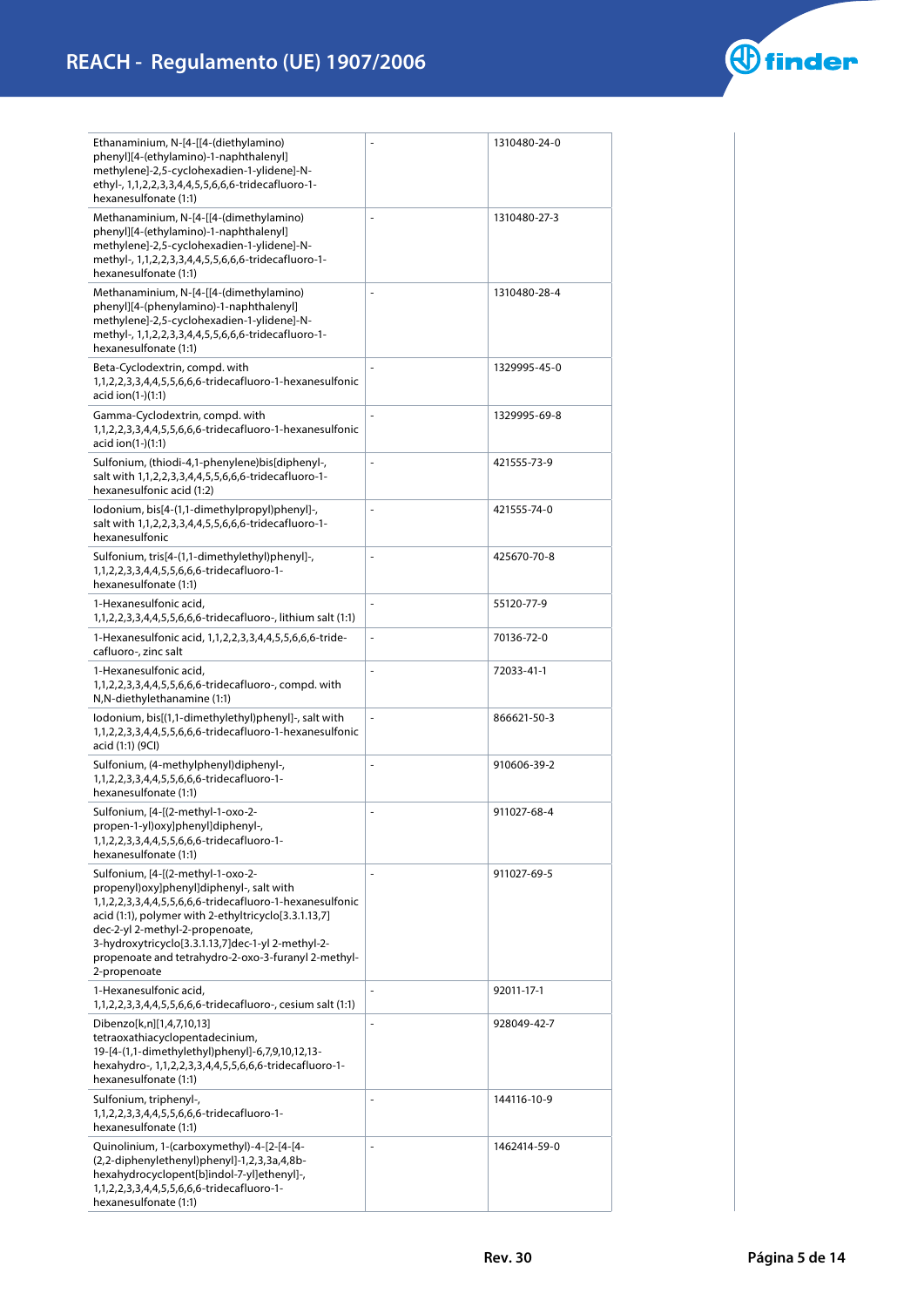# **REACH - Regulamento (UE) 1907/2006**



| lodonium, diphenyl-,<br>1, 1, 2, 2, 3, 3, 4, 4, 5, 5, 6, 6, 6-tridecafluoro-1-<br>hexanesulfonate (1:1)                                                                                                                                                                                                  |                | 153443-35-7  |           |               |
|----------------------------------------------------------------------------------------------------------------------------------------------------------------------------------------------------------------------------------------------------------------------------------------------------------|----------------|--------------|-----------|---------------|
| Methanaminium, N, N, N-trimethyl-, salt with<br>1,1,2,2,3,3,4,4,5,5,6,6,6-tridecafluoro-1-hexanesulfonic<br>acid (1:1)                                                                                                                                                                                   |                | 189274-31-5  |           |               |
| 1-Hexanesulfonic acid,<br>1,1,2,2,3,3,4,4,5,5,6,6,6-tridecafluoro-, compd.with<br>2-methyl-2-propanamine (1:1)                                                                                                                                                                                           |                | 202189-84-2  |           |               |
| lodonium, bis[4-(1,1-dimethylethyl)phenyl]-,<br>1, 1, 2, 2, 3, 3, 4, 4, 5, 5, 6, 6, 6-tridecafluoro-1-<br>hexanesulfonate (1:1)                                                                                                                                                                          | ÷.             | 213740-81-9  |           |               |
| 1-Hexanesulfonic acid, 1,1,2,2,3,3,4,4,5,5,6,6,6-tride-<br>cafluoro-, gallium salt (9CI)                                                                                                                                                                                                                 | ÷.             | 341035-71-0  |           |               |
| Sulfonium, bis(4-methylphenyl)phenyl-,<br>1, 1, 2, 2, 3, 3, 4, 4, 5, 5, 6, 6, 6-tridecafluoro-1-<br>hexanesulfonate (1:1)                                                                                                                                                                                | $\overline{a}$ | 341548-85-4  |           |               |
| 1-Hexanesulfonic acid,<br>1, 1, 2, 2, 3, 3, 4, 4, 5, 5, 6, 6, 6-tridecafluoro-, scandium (3+)<br>salt (3:1)                                                                                                                                                                                              |                | 350836-93-0  |           |               |
| 1-Hexanesulfonic acid,<br>1, 1, 2, 2, 3, 3, 4, 4, 5, 5, 6, 6, 6-tridecafluoro-, neodymium (3+)<br>salt (3:1)                                                                                                                                                                                             |                | 41184-65-0   |           |               |
| 1-Hexanesulfonic acid,<br>1, 1, 2, 2, 3, 3, 4, 4, 5, 5, 6, 6, 6-tridecafluoro-, yttrium (3+) salt<br>(3:1)                                                                                                                                                                                               |                | 41242-12-0   |           |               |
| 1-Hexanesulfonic acid, 1,1,2,2,3,3,4,4,5,5,6,6,6-tride-<br>cafluoro-, compd. With pyrrolidine (1:1)                                                                                                                                                                                                      |                | 1187817-57-7 |           |               |
| Ethanaminium, N, N, N-triethyl-, salt<br>with1,1,2,2,3,3,4,4,5,5,6,6,6-tridecafluoro-1-<br>hexanesulfonic acid (1:1)                                                                                                                                                                                     |                | 108427-55-0  |           |               |
| 1-Butanaminium, N,N,N-tributyl-, salt with<br>1,1,2,2,3,3,4,4,5,5,6,6,6-tridecafluoro-1-hexanesulfonic<br>acid                                                                                                                                                                                           |                | 108427-54-9  |           |               |
| Phosphonium, triphenyl(phenylmethyl)-,<br>1, 1, 2, 2, 3, 3, 4, 4, 5, 5, 6, 6, 6-tridecafluoro-1-<br>hexanesulfonate (1:1)                                                                                                                                                                                | $\overline{a}$ | 1000597-52-3 |           |               |
| 1-Hexanesulfonic acid, 1,1,2,2,3,3,4,4,5,5,6,6,6-tride-<br>cafluoro-, sodium salt                                                                                                                                                                                                                        |                | 82382-12-5   |           |               |
| p-(1,1-dimethylpropyl)phenol                                                                                                                                                                                                                                                                             |                |              | 201-280-9 | $80 - 46 - 6$ |
| Nonadecafluorodecanoic acid (PFDA) and its sodium and ammonium salts                                                                                                                                                                                                                                     |                |              |           |               |
| Nonadecafluorodecanoic acid                                                                                                                                                                                                                                                                              | 206-400-3      | 335-76-2     |           |               |
| sodium nonadecafluorodecanoate                                                                                                                                                                                                                                                                           |                | 3830-45-3    |           |               |
| Decanoic acid, nonadecafluoro-, sodium salt                                                                                                                                                                                                                                                              |                | 3830-45-3    |           |               |
| Ammonium nonadecafluorodecanoate                                                                                                                                                                                                                                                                         | 221-470-5      | 3108-42-7    |           |               |
| 4-heptylphenol, branched and linear<br>substances with a linear and/or branched alkyl chain with a carbon number of 7 covalently bound predominantly<br>in position 4 to phenol, covering also UVCB- and well-defined substances which include any of the individual<br>isomers or a combination thereof |                |              |           |               |
| 4-heptylphenol                                                                                                                                                                                                                                                                                           | 217-862-0      | 1987-50-4    |           |               |
| Phenol, heptyl derivs.                                                                                                                                                                                                                                                                                   | 276-743-1      | 72624-02-3   |           |               |
| Phenol, 4-(1,1-diethylpropyl)-                                                                                                                                                                                                                                                                           |                | 37872-24-5   |           |               |
| Phenol, 4-(1,1-dimethylpentyl)-                                                                                                                                                                                                                                                                          |                | 30784-31-7   |           |               |
| Phenol, 4-(1,2,2-trimethylbutyl)-                                                                                                                                                                                                                                                                        |                | 911371-06-7  |           |               |
| Phenol, 4-(1,2-dimethylpentyl)-                                                                                                                                                                                                                                                                          |                | 854904-93-1  |           |               |
| Phenol, 4-(1,3,3-trimethylbutyl)-                                                                                                                                                                                                                                                                        |                | 911371-07-8  |           |               |
| Phenol, 4-(1,3-dimethylpentyl)-                                                                                                                                                                                                                                                                          |                | 71945-81-8   |           |               |
| Phenol, 4-(1,4-dimethylpentyl)-                                                                                                                                                                                                                                                                          |                | 857629-71-1  |           |               |
| Phenol, 4-(1-ethyl-2,2-dimethylpropyl)-                                                                                                                                                                                                                                                                  |                | 861010-65-3  |           |               |
| Phenol, 4-(1-ethyl-1,2-dimethylpropyl)-                                                                                                                                                                                                                                                                  |                | 30784-27-1   |           |               |
| Phenol, 4-(1-ethylpentyl)-                                                                                                                                                                                                                                                                               |                | 6465-74-3    |           |               |
| Phenol, 4-(1-methylhexyl)-                                                                                                                                                                                                                                                                               |                | 6863-24-7    |           |               |
| Phenol, 4-(1-propylbutyl)-                                                                                                                                                                                                                                                                               |                | 6465-71-0    |           |               |
| Phenol, 4-(3-ethylpentyl)-                                                                                                                                                                                                                                                                               |                | 911370-98-4  |           |               |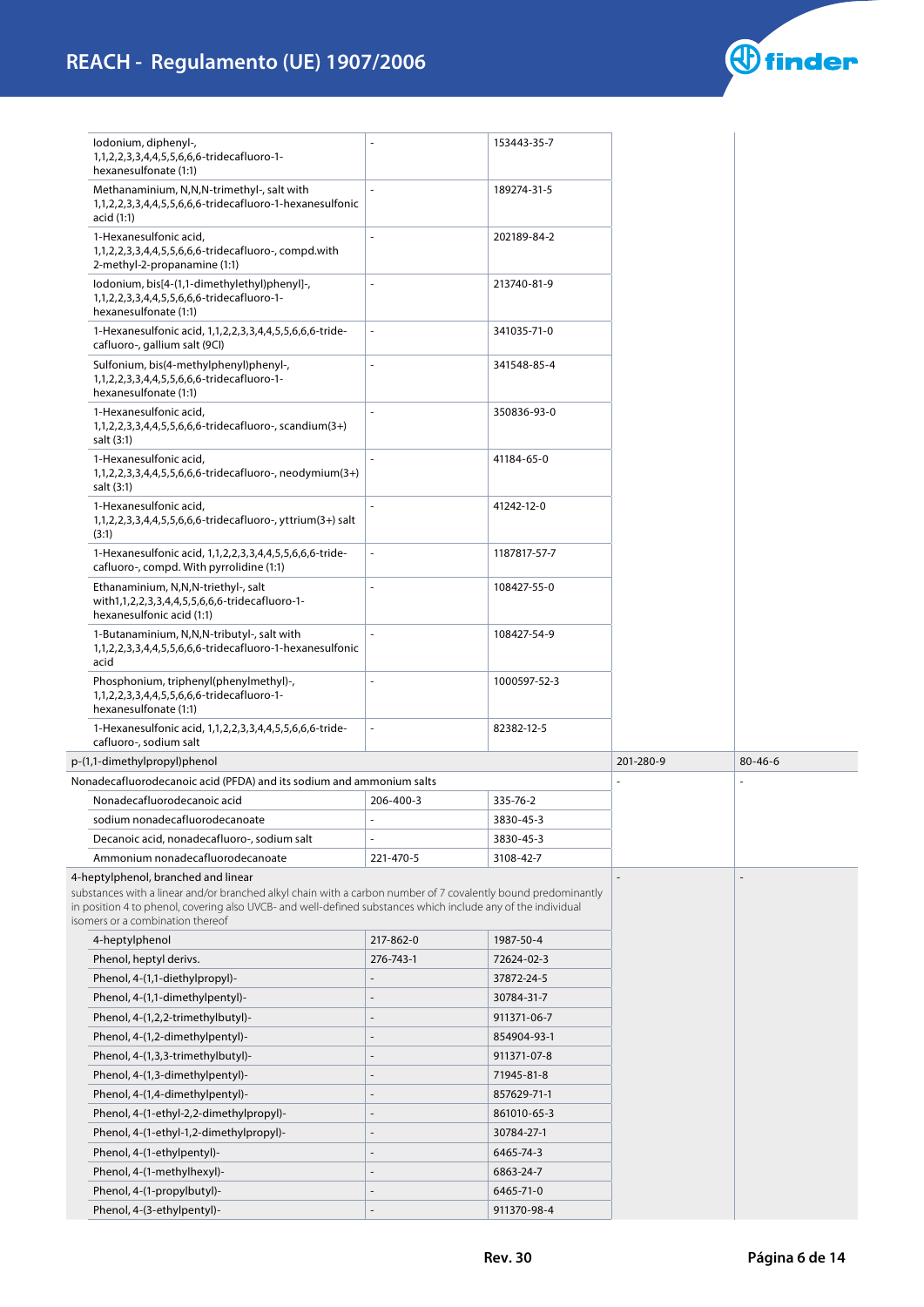

| Phenol, 4-(3-methylhexyl)-                                                                                                                                                                                                                      |                          | 102570-52-5   |           |               |
|-------------------------------------------------------------------------------------------------------------------------------------------------------------------------------------------------------------------------------------------------|--------------------------|---------------|-----------|---------------|
| Phenol, 4-(4-methylhexyl)-                                                                                                                                                                                                                      |                          | 1139800-98-8  |           |               |
| Phenol, 4-(5-methylhexyl)-                                                                                                                                                                                                                      |                          | 100532-36-3   |           |               |
| Phenol, 4-[2-methyl-1-(1-methylethyl)propyl]-                                                                                                                                                                                                   |                          | 1824346-00-0  |           |               |
| 4-(2,3-dimethylpentan-2-yl)phenol                                                                                                                                                                                                               | 854-135-2                | 861011-60-1   |           |               |
| 4-(3-methylhexan-3-yl)phenol                                                                                                                                                                                                                    | 854-958-7                | 30784-32-8    |           |               |
| Phenol, 4-tert-heptyl-                                                                                                                                                                                                                          |                          | 288864-02-8   |           |               |
| Phenol, 4-(1,1,3-trimethylbutyl)-                                                                                                                                                                                                               |                          | 33104-11-9    |           |               |
| Phenol, 4-(1,1,2,2-tetramethylpropyl)-                                                                                                                                                                                                          |                          | 72861-06-4    |           |               |
| Phenol, 4-(1-ethyl-3-methylbutyl)-                                                                                                                                                                                                              |                          | 854904-92-0   |           |               |
| 4,4'-isopropylidenediphenol<br>Bisphenol A; BPA                                                                                                                                                                                                 |                          |               | 201-245-8 | $80 - 05 - 7$ |
| Benzo[def]chrysene (Benzo[a]pyrene)                                                                                                                                                                                                             |                          |               | 200-028-5 | $50 - 32 - 8$ |
| Perfluorononan-1-oic-acid and its sodium and ammonium salts                                                                                                                                                                                     |                          |               |           |               |
| Perfluorononan-1-oic-acid                                                                                                                                                                                                                       | 206-801-3                | 375-95-1      |           |               |
| Sodium salts of perfluorononan-1-oic-acid                                                                                                                                                                                                       |                          | -, 21049-39-8 |           |               |
| Ammonium salts of perfluorononan-1-oic-acid                                                                                                                                                                                                     |                          | -, 4149-60-4  |           |               |
| Nitrobenzene                                                                                                                                                                                                                                    |                          |               | 202-716-0 | 98-95-3       |
| 2-(2H-benzotriazol-2-yl)-4-(tert-butyl)-6-(sec-butyl)phenol (UV-350)                                                                                                                                                                            |                          |               | 253-037-1 | 36437-37-3    |
| 2,4-di-tert-butyl-6-(5-chlorobenzotriazol-2-yl)phenol (UV-327)                                                                                                                                                                                  |                          |               | 223-383-8 | 3864-99-1     |
| 1,3-propanesultone                                                                                                                                                                                                                              |                          |               | 214-317-9 | 1120-71-4     |
| 5-sec-butyl-2-(2,4-dimethylcyclohex-3-en-1-yl)-5-methyl-1,3-dioxane [1], 5-sec-butyl-2-(4,6-dimethyl-<br>cyclohex-3-en-1-yl)-5-methyl-1,3-dioxane [2]<br>covering any of the individual stereoisomers of [1] and [2] or any combination thereof |                          |               |           |               |
| Reaction mass of 5-sec-butyl-2-(2,4-dimethyl-<br>cyclohex-3-en-1-yl)-5-methyl-1,3-dioxane and 5-sec-<br>butyl-2-(4,6-dimethylcyclohex-3-en-1-yl)-5-methyl-<br>1,3-dioxane                                                                       | 413-720-9                | 117933-89-8   |           |               |
| 1,3-Dioxane, 2-[(1S,2S)-2,4-dimethyl-3-cyclohexen-1-<br>yl]-5-methyl-5-(1-methylpropyl)-, trans-                                                                                                                                                |                          | 676367-06-9   |           |               |
| 5-sec-butyl-2-(2,4-dimethylcyclohex-3-en-1-yl)-5-<br>methyl-1,3-dioxane                                                                                                                                                                         | $\overline{\phantom{a}}$ |               |           |               |
| 5-sec-butyl-2-(4,6-dimethylcyclohex-3-en-1-yl)-5-<br>methyl-1,3-dioxane                                                                                                                                                                         |                          |               |           |               |
| 1,3-Dioxane, 2-(2,4-dimethyl-3-cyclohexen-1-yl)-5-<br>methyl-5-(1-methylpropyl)-                                                                                                                                                                | $\frac{1}{2}$            | 186309-28-4   |           |               |
| 1,3-Dioxane, 2-(2,4-dimethyl-3-cyclohexen-1-yl)-5-<br>methyl-5-(1-methylpropyl)-                                                                                                                                                                |                          | 117933-89-8   |           |               |
| 1,3-Dioxane, 2-[(1R,2R)-2,4-dimethyl-3-cyclohexen-1-<br>yl]-5-methyl-5-(1-methylpropyl)-, cis-                                                                                                                                                  |                          | 676367-05-8   |           |               |
| 1,3-Dioxane, 2-[(1R,2R)-2,4-dimethyl-3-cyclohexen-1-<br>yl]-5-methyl-5-(1-methylpropyl)-, cis-rel-                                                                                                                                              |                          | 343934-04-3   |           |               |
| 1,3-Dioxane, 2-[(1R,2R)-2,4-dimethyl-3-cyclohexen-1-<br>yl]-5-methyl-5-(1-methylpropyl)-, trans-                                                                                                                                                |                          | 676367-09-2   |           |               |
| 1,3-Dioxane, 2-[(1R,2R)-2,4-dimethyl-3-cyclohexen-1-<br>yl]-5-methyl-5-(1-methylpropyl)-, trans-rel-                                                                                                                                            | $\overline{\phantom{a}}$ | 343934-05-4   |           |               |
| 1,3-Dioxane, 2-[(1R,2S)-2,4-dimethyl-3-cyclohexen-1-<br>yl]-5-methyl-5-(1-methylpropyl)-, cis-                                                                                                                                                  |                          | 676367-04-7   |           |               |
| 1,3-Dioxane, 2-[(1R,2S)-2,4-dimethyl-3-cyclohexen-1-<br>yl]-5-methyl-5-(1-methylpropyl)-, trans-                                                                                                                                                | $\Box$                   | 676367-08-1   |           |               |
| 1,3-Dioxane, 2-[(1S,2R)-2,4-dimethyl-3-cyclohexen-1-<br>yl]-5-methyl-5-(1-methylpropyl)-, cis-                                                                                                                                                  |                          | 676367-03-6   |           |               |
| 1,3-Dioxane, 2-[(1S,2R)-2,4-dimethyl-3-cyclohexen-1-<br>yl]-5-methyl-5-(1-methylpropyl)-, trans-                                                                                                                                                |                          | 676367-07-0   |           |               |
| 1,3-Dioxane, 2-[(1S,2S)-2,4-dimethyl-3-cyclohexen-1-<br>yl]-5-methyl-5-(1-methylpropyl)-, cis-                                                                                                                                                  |                          | 676367-02-5   |           |               |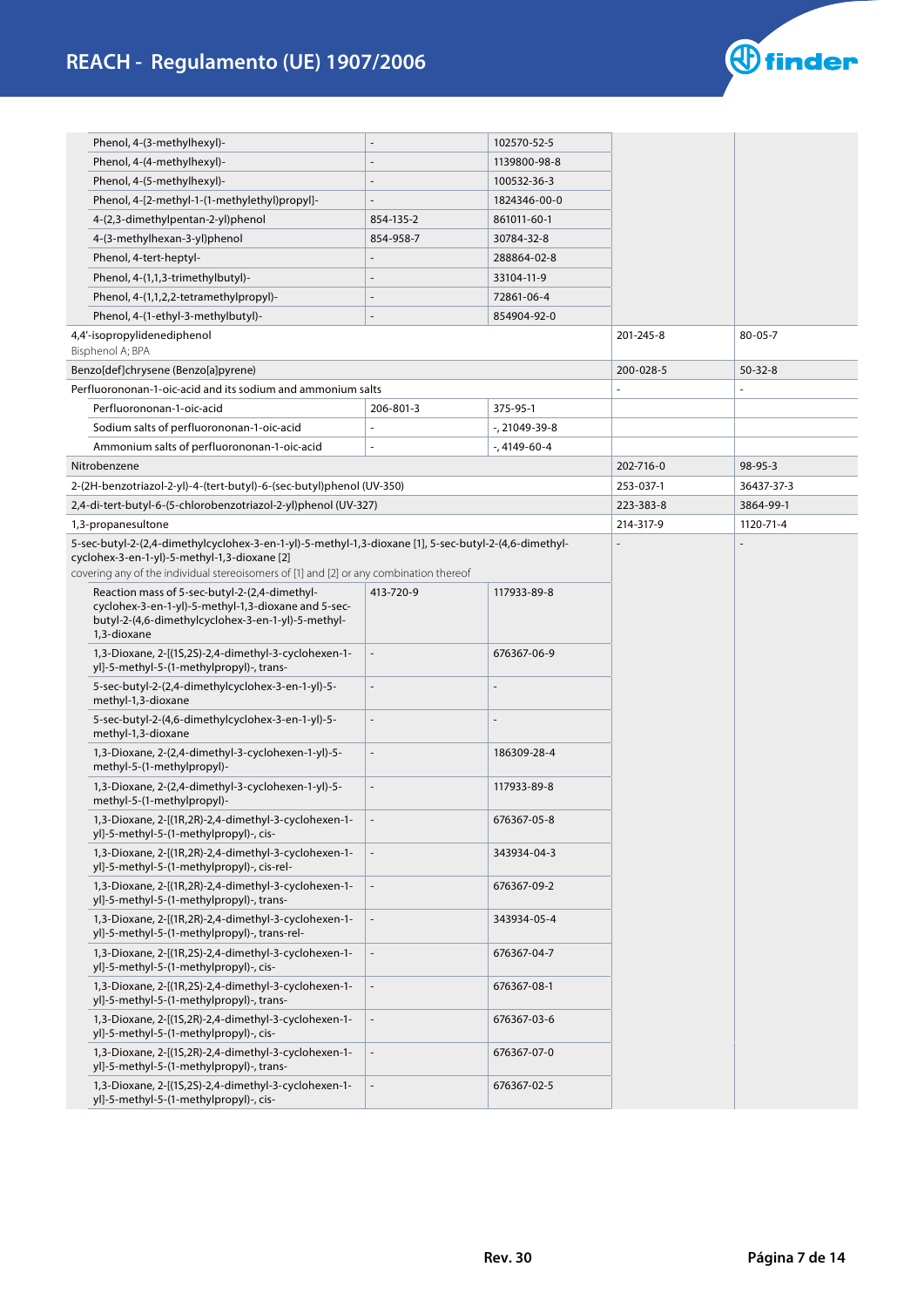

| Reaction mass of 5-[(2R)-butan-2-yl]-2-[(1R,2R)-<br>2,4-dimethylcyclohex-3-en-1-yl]-5-methyl-1,3-<br>dioxane and 5-[(2R)-butan-2-yl]-2-[(1R,6R)-4,6-di-<br>methylcyclohex-3-en-1-yl]-5-methyl-1,3-dioxane<br>and 5-[(2S)-butan-2-yl]-2-[(1R,2R)-2,4-dimethyl-<br>cyclohex-3-en-1-yl]-5-methyl-1,3-dioxane and<br>5-[(2S)-butan-2-yl]-2-[(1S,2R)-2,4-dimethylcyclohex-<br>3-en-1-yl]-5-methyl-1,3-dioxane and 5-[(2S)-butan-<br>2-yl]-2-[(1S,6R)-4,6-dimethylcyclohex-3-en-1-yl]-5-<br>methyl-1,3-dioxane |           |             |                |                        |
|----------------------------------------------------------------------------------------------------------------------------------------------------------------------------------------------------------------------------------------------------------------------------------------------------------------------------------------------------------------------------------------------------------------------------------------------------------------------------------------------------------|-----------|-------------|----------------|------------------------|
| 1,2-benzenedicarboxylic acid, di-C6-10-alkyl esters or mixed decyl and hexyl and octyl diesters                                                                                                                                                                                                                                                                                                                                                                                                          |           |             |                |                        |
| with $\geq$ 0.3% of dihexyl phthalate (EC No. 201-559-5)<br>1,2-Benzenedicarboxylic acid, mixed decyl and hexyl<br>and octyl diesters                                                                                                                                                                                                                                                                                                                                                                    | 272-013-1 | 68648-93-1  |                |                        |
| 1,2-Benzenedicarboxylic acid, di-C6-10-alkyl esters                                                                                                                                                                                                                                                                                                                                                                                                                                                      | 271-094-0 | 68515-51-5  |                |                        |
| Reaction mass of 2-ethylhexyl 10-ethyl-4,4-dioctyl-7-oxo-8-oxa-3,5-dithia-4-stannatetradecanoate                                                                                                                                                                                                                                                                                                                                                                                                         |           |             | $\overline{a}$ |                        |
| and 2-ethylhexyl 10-ethyl-4-[[2-[(2-ethylhexyl)oxy]-2-oxoethyl]thio]-4-octyl-7-oxo-8-oxa-3,5-dithia-4-<br>stannatetradecanoate (reaction mass of DOTE and MOTE)                                                                                                                                                                                                                                                                                                                                          |           |             |                |                        |
| Cadmium sulphate                                                                                                                                                                                                                                                                                                                                                                                                                                                                                         |           |             | 233-331-6      | 10124-36-4, 31119-53-6 |
| Cadmium fluoride                                                                                                                                                                                                                                                                                                                                                                                                                                                                                         |           |             | 232-222-0      | 7790-79-6              |
| 2-ethylhexyl 10-ethyl-4,4-dioctyl-7-oxo-8-oxa-3,5-dithia-4-stannatetradecanoate (DOTE)                                                                                                                                                                                                                                                                                                                                                                                                                   |           |             | 239-622-4      | 15571-58-1             |
| 2-benzotriazol-2-yl-4,6-di-tert-butylphenol (UV-320)                                                                                                                                                                                                                                                                                                                                                                                                                                                     |           |             | 223-346-6      | 3846-71-7              |
| 2-(2H-benzotriazol-2-yl)-4,6-ditertpentylphenol (UV-328)                                                                                                                                                                                                                                                                                                                                                                                                                                                 |           |             | 247-384-8      | 25973-55-1             |
| Sodium peroxometaborate                                                                                                                                                                                                                                                                                                                                                                                                                                                                                  |           |             | 231-556-4      | 7632-04-4              |
| Sodium perborate, perboric acid, sodium salt                                                                                                                                                                                                                                                                                                                                                                                                                                                             |           |             |                |                        |
| Perboric acid (H3BO2(O2)), monosodium salt, trihy-<br>drate                                                                                                                                                                                                                                                                                                                                                                                                                                              | 603-902-8 | 13517-20-9  |                |                        |
| Borate(2-), tetrahydroxybis[µ-(peroxy-kO1:kO2)]di-,<br>sodium (1:2)                                                                                                                                                                                                                                                                                                                                                                                                                                      |           | 90568-23-3  |                |                        |
| Sodium perborate                                                                                                                                                                                                                                                                                                                                                                                                                                                                                         | 239-172-9 | 15120-21-5  |                |                        |
| Perboric acid, sodium salt                                                                                                                                                                                                                                                                                                                                                                                                                                                                               | 234-390-0 | 11138-47-9  |                |                        |
| Borate(2-), tetrahydroxybis[µ-(peroxy-KO1:KO2)]di-,<br>sodium, hydrate (1:2:6)                                                                                                                                                                                                                                                                                                                                                                                                                           |           | 125022-34-6 |                |                        |
| Cadmium chloride                                                                                                                                                                                                                                                                                                                                                                                                                                                                                         |           |             | 233-296-7      | 10108-64-2             |
| 1,2-Benzenedicarboxylic acid, dihexyl ester, branched and linear                                                                                                                                                                                                                                                                                                                                                                                                                                         |           |             | 271-093-5      | 68515-50-4             |
| Trixylyl phosphate                                                                                                                                                                                                                                                                                                                                                                                                                                                                                       |           |             | 246-677-8      | 25155-23-1             |
| Lead di(acetate)                                                                                                                                                                                                                                                                                                                                                                                                                                                                                         |           |             | 206-104-4      | 301-04-2               |
| Imidazolidine-2-thione (2-imidazoline-2-thiol)                                                                                                                                                                                                                                                                                                                                                                                                                                                           |           |             | 202-506-9      | $96 - 45 - 7$          |
| Disodium 4-amino-3-[[4'-[(2,4-diaminophenyl)azo][1,1'-biphenyl]-4-yl]azo] -5-hydroxy-6-(phenylazo)<br>naphthalene-2,7-disulphonate (C.I. Direct Black 38)                                                                                                                                                                                                                                                                                                                                                |           |             | 217-710-3      | 1937-37-7              |
| Disodium 3,3'-[[1,1'-biphenyl]-4,4'-diylbis(azo)]bis(4-aminonaphthalene-1-sulphonate) (C.I. Direct Red 28)                                                                                                                                                                                                                                                                                                                                                                                               |           |             | 209-358-4      | 573-58-0               |
| Dihexyl phthalate                                                                                                                                                                                                                                                                                                                                                                                                                                                                                        |           |             | 201-559-5      | 84-75-3                |
| Cadmium sulphide                                                                                                                                                                                                                                                                                                                                                                                                                                                                                         |           |             | 215-147-8      | 1306-23-6              |
| Pentadecafluorooctanoic acid (PFOA)                                                                                                                                                                                                                                                                                                                                                                                                                                                                      |           |             | 206-397-9      | 335-67-1               |
| Dipentyl phthalate (DPP)                                                                                                                                                                                                                                                                                                                                                                                                                                                                                 |           |             | 205-017-9      | 131-18-0               |
| Cadmium oxide                                                                                                                                                                                                                                                                                                                                                                                                                                                                                            |           |             | 215-146-2      | 1306-19-0              |
| Cadmium                                                                                                                                                                                                                                                                                                                                                                                                                                                                                                  |           |             | 231-152-8      | 7440-43-9              |
| Ammonium pentadecafluorooctanoate (APFO)                                                                                                                                                                                                                                                                                                                                                                                                                                                                 |           |             | 223-320-4      | 3825-26-1              |
| 4-Nonylphenol, branched and linear, ethoxylated<br>substances with a linear and/or branched alkyl chain with a carbon number of 9 covalently bound in position 4 to<br>phenol, ethoxylated covering UVCB- and well-defined substances, polymers and homologues, which include any<br>of the individual isomers and/or combinations thereof                                                                                                                                                               |           |             |                |                        |
| Nonylphenol, ethoxylated                                                                                                                                                                                                                                                                                                                                                                                                                                                                                 | 500-024-6 | 9016-45-9   |                |                        |
| 4-Nonylphenol, ethoxylated<br>1 - 2.5 moles ethoxylated                                                                                                                                                                                                                                                                                                                                                                                                                                                  | 500-045-0 | 26027-38-3  |                |                        |
| 2-[2-[2-[2-(4-nonylphenoxy)ethoxy]ethoxy]ethoxy]<br>ethanol                                                                                                                                                                                                                                                                                                                                                                                                                                              | 230-770-5 | 7311-27-5   |                |                        |
| 2-[2-(4-nonylphenoxy)ethoxy]ethanol                                                                                                                                                                                                                                                                                                                                                                                                                                                                      | 243-816-4 | 20427-84-3  |                |                        |
| 20-(4-nonylphenoxy)-3,6,9,12,15,18-hexaoxaicosan-<br>$1$ -ol                                                                                                                                                                                                                                                                                                                                                                                                                                             | 248-743-1 | 27942-27-4  |                |                        |
| 26-(4-Nonylphenoxy)-3,6,9,12,15,18,21,24- octa-<br>oxahexacosan -1-ol                                                                                                                                                                                                                                                                                                                                                                                                                                    |           | 14409-72-4  |                |                        |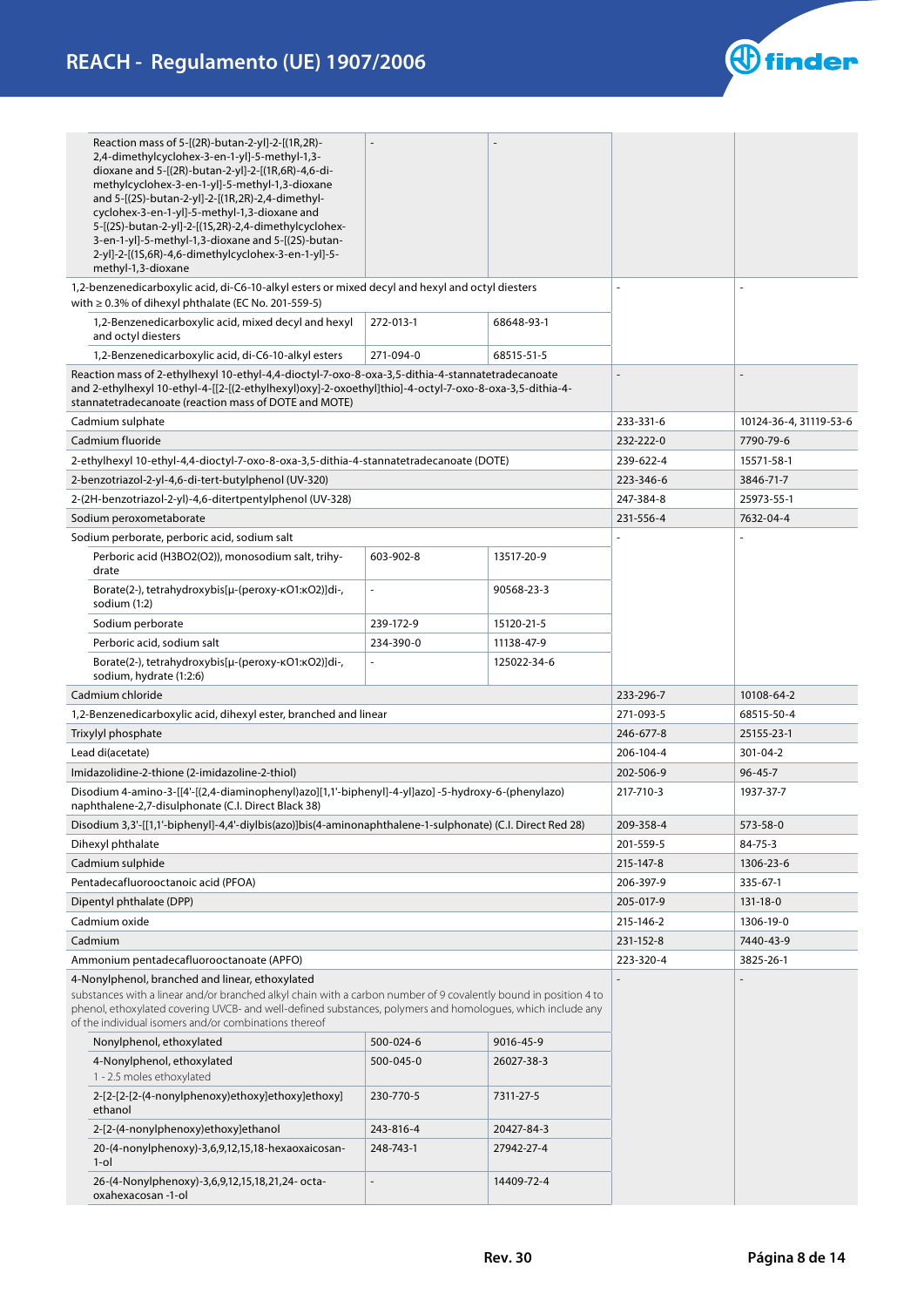

| Poly(oxy-1,2-ethanediyl), α-(nonylphenyl)-ω-hydroxy-,<br>branched                                                                                                                                                                                                                                                                         |           | 68412-54-4               |           |               |
|-------------------------------------------------------------------------------------------------------------------------------------------------------------------------------------------------------------------------------------------------------------------------------------------------------------------------------------------|-----------|--------------------------|-----------|---------------|
| Poly (oxy-1,2-ethanediyl), alpha - (nonylphenyl)-<br>omega-hydroxy-, branched (CAS# 68412-54-4)                                                                                                                                                                                                                                           | 932-337-2 | 68412-54-4               |           |               |
| Nonylphenol, ethoxylated (15-EO) (9016-45-9)                                                                                                                                                                                                                                                                                              | 931-756-8 | $\overline{a}$           |           |               |
| Nonylphenol, ethoxylated (10-EO) (9016-45-9)                                                                                                                                                                                                                                                                                              | 931-755-2 | $\overline{\phantom{0}}$ |           |               |
| Nonylphenol, ethoxylated (8-EO) (9016-45-9)                                                                                                                                                                                                                                                                                               | 931-754-7 |                          |           |               |
| Nonylphenol, ethoxylated (6,5-EO) (9016-45-9)                                                                                                                                                                                                                                                                                             | 931-753-1 |                          |           |               |
| Nonylphenol, branched, ethoxylated<br>1 - 2.5 moles ethoxylated                                                                                                                                                                                                                                                                           | 500-209-1 | 68412-54-4               |           |               |
| 2-[4-(3,6-dimethylheptan-3-yl)phenoxy]ethanol                                                                                                                                                                                                                                                                                             | 687-832-3 | 1119449-37-4             |           |               |
| 14-(nonylphenoxy)-3,6,9,12-tetraoxatetradecan-1-ol                                                                                                                                                                                                                                                                                        | 247-555-7 | 26264-02-8               |           |               |
| Nonylphenol, ethoxylated (polymer)                                                                                                                                                                                                                                                                                                        | 938-618-6 |                          |           |               |
| Nonylphenol, ethoxylated ( $EO = 4$ )                                                                                                                                                                                                                                                                                                     | 939-975-0 |                          |           |               |
| Nonylphenol, ethoxylated ( $EO = 10$ )                                                                                                                                                                                                                                                                                                    | 939-993-9 |                          |           |               |
| Nonylphenolpolyglycolether                                                                                                                                                                                                                                                                                                                | 932-998-7 |                          |           |               |
| 26-(nonylphenoxy)-3,6,9,12,15,18,21,24-<br>octaoxahexacosan-1-ol                                                                                                                                                                                                                                                                          | 247-816-5 | 26571-11-9               |           |               |
| Ethanol, 2-(4-nonylphenoxy)-                                                                                                                                                                                                                                                                                                              |           | 104-35-8                 |           |               |
| 4-Nonylphenol, branched, ethoxylated<br>(CAS: 127087-87-0)                                                                                                                                                                                                                                                                                | 932-098-4 | 127087-87-0              |           |               |
| 3,6,9,12-Tetraoxatetradecan-1-ol,<br>14-(4-nonylphenoxy)-                                                                                                                                                                                                                                                                                 |           | 20636-48-0               |           |               |
| 4-t-Nonylphenol-diethoxylate                                                                                                                                                                                                                                                                                                              |           | 156609-10-8              |           |               |
| Isononylphenol, ethoxylated                                                                                                                                                                                                                                                                                                               | 609-346-2 | 37205-87-1               |           |               |
| p-Nonylphenol hexaethoxylate                                                                                                                                                                                                                                                                                                              |           | 34166-38-6               |           |               |
| Poly(oxy-1,2-ethanediyl), a-(nonylphenyl)-w-hydroxy-<br>(CAS 9016-45-9)                                                                                                                                                                                                                                                                   | 931-562-3 | 9016-45-9                |           |               |
| 4-Nonylphenol, branched, ethoxylated<br>1 - 2.5 moles ethoxylated                                                                                                                                                                                                                                                                         | 500-315-8 | 127087-87-0              |           |               |
| 23-(nonylphenoxy)-3,6,9,12,15,18,21-heptaoxatrico-<br>san-1-ol                                                                                                                                                                                                                                                                            | 248-293-6 | 27177-05-5               |           |               |
| 2-{2-[4-(3,6-dimethylheptan-3-yl)phenoxy]ethoxy}                                                                                                                                                                                                                                                                                          | 687-833-9 | 1119449-38-5             |           |               |
| ethanol<br>Trilead dioxide phosphonate                                                                                                                                                                                                                                                                                                    |           |                          | 235-252-2 | 12141-20-7    |
| Trilead bis(carbonate) dihydroxide                                                                                                                                                                                                                                                                                                        |           |                          | 215-290-6 | 1319-46-6     |
| Tricosafluorododecanoic acid                                                                                                                                                                                                                                                                                                              |           |                          | 206-203-2 | 307-55-1      |
| Tetralead trioxide sulphate                                                                                                                                                                                                                                                                                                               |           |                          | 235-380-9 | 12202-17-4    |
| Tetraethyllead                                                                                                                                                                                                                                                                                                                            |           |                          | 201-075-4 | 78-00-2       |
| Sulfurous acid, lead salt, dibasic                                                                                                                                                                                                                                                                                                        |           |                          | 263-467-1 | 62229-08-7    |
| Silicic acid, lead salt                                                                                                                                                                                                                                                                                                                   |           |                          | 234-363-3 | 11120-22-2    |
| Silicic acid (H2Si2O5), barium salt (1:1), lead-doped<br>with lead (Pb) content above the applicable generic concentration limit for 'toxicity for reproduction' Repr. 1A<br>(CLP) or category 1 (DSD), the substance is a member of the group entry of lead compounds, with index number<br>082-001-00-6 in Regulation (EC) No 1272/2008 |           |                          | 272-271-5 | 68784-75-8    |
| Pyrochlore, antimony lead yellow                                                                                                                                                                                                                                                                                                          |           |                          | 232-382-1 | 8012-00-8     |
| Pentalead tetraoxide sulphate                                                                                                                                                                                                                                                                                                             |           |                          | 235-067-7 | 12065-90-6    |
| Pentacosafluorotridecanoic acid                                                                                                                                                                                                                                                                                                           |           |                          | 276-745-2 | 72629-94-8    |
| Orange lead (lead tetroxide)                                                                                                                                                                                                                                                                                                              |           |                          | 215-235-6 | 1314-41-6     |
| o-toluidine                                                                                                                                                                                                                                                                                                                               |           |                          | 202-429-0 | $95 - 53 - 4$ |
| o-aminoazotoluene                                                                                                                                                                                                                                                                                                                         |           |                          | 202-591-2 | $97 - 56 - 3$ |
| n-pentyl-isopentylphthalate                                                                                                                                                                                                                                                                                                               |           |                          | 933-378-9 | 776297-69-9   |
| N-methylacetamide                                                                                                                                                                                                                                                                                                                         |           |                          | 201-182-6 | 79-16-3       |
| N,N-dimethylformamide                                                                                                                                                                                                                                                                                                                     |           |                          | 200-679-5 | 68-12-2       |
| Methyloxirane (Propylene oxide)                                                                                                                                                                                                                                                                                                           |           |                          | 200-879-2 | 75-56-9       |
| Methoxyacetic acid                                                                                                                                                                                                                                                                                                                        |           |                          | 210-894-6 | 625-45-6      |
| Lead titanium zirconium oxide                                                                                                                                                                                                                                                                                                             |           |                          | 235-727-4 | 12626-81-2    |
| Lead titanium trioxide                                                                                                                                                                                                                                                                                                                    |           |                          | 235-038-9 | 12060-00-3    |
| Lead oxide sulfate                                                                                                                                                                                                                                                                                                                        |           |                          | 234-853-7 | 12036-76-9    |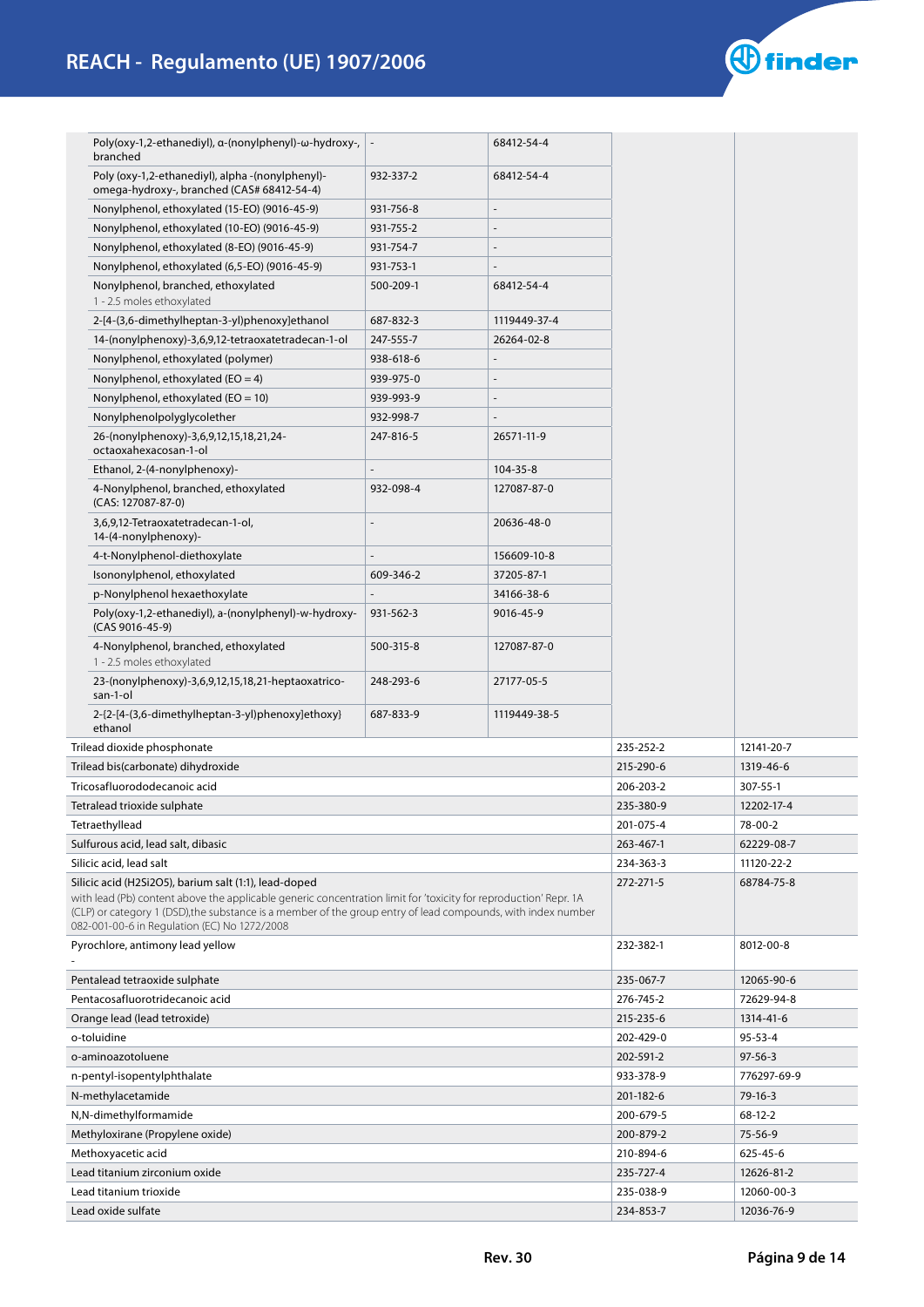

| Lead monoxide (lead oxide)                                                                                                                                                                                                                          |                         |             | 215-267-0 | 1317-36-8      |
|-----------------------------------------------------------------------------------------------------------------------------------------------------------------------------------------------------------------------------------------------------|-------------------------|-------------|-----------|----------------|
| Lead dinitrate                                                                                                                                                                                                                                      |                         |             | 233-245-9 | 10099-74-8     |
| Lead cyanamidate                                                                                                                                                                                                                                    |                         |             | 244-073-9 | 20837-86-9     |
| Lead bis(tetrafluoroborate)                                                                                                                                                                                                                         |                         |             | 237-486-0 | 13814-96-5     |
| Hexahydromethylphthalic anhydride                                                                                                                                                                                                                   |                         |             |           |                |
| including cis- and trans-stereo isomeric forms and all possible combinations of the isomers                                                                                                                                                         |                         |             |           |                |
| Hexahydromethylphthalic anhydride                                                                                                                                                                                                                   | 247-094-1               | 25550-51-0  |           |                |
| Hexahydro-3-methylphthalic anhydride                                                                                                                                                                                                                | 260-566-1               | 57110-29-9  |           |                |
| Hexahydro-1-methylphthalic anhydride                                                                                                                                                                                                                | 256-356-4               | 48122-14-1  |           |                |
| Hexahydro-4-methylphthalic anhydride                                                                                                                                                                                                                | 243-072-0               | 19438-60-9  |           |                |
| Heptacosafluorotetradecanoic acid                                                                                                                                                                                                                   | 206-803-4               | 376-06-7    |           |                |
| Henicosafluoroundecanoic acid                                                                                                                                                                                                                       |                         |             | 218-165-4 | 2058-94-8      |
| Furan                                                                                                                                                                                                                                               |                         |             | 203-727-3 | 110-00-9       |
| Fatty acids, C16-18, lead salts                                                                                                                                                                                                                     |                         |             | 292-966-7 | 91031-62-8     |
| Dioxobis(stearato)trilead                                                                                                                                                                                                                           |                         |             | 235-702-8 | 12578-12-0     |
| Dinoseb (6-sec-butyl-2,4-dinitrophenol)                                                                                                                                                                                                             |                         |             | 201-861-7 | 88-85-7        |
| Dimethyl sulphate                                                                                                                                                                                                                                   |                         |             | 201-058-1 | 77-78-1        |
| Diisopentyl phthalate                                                                                                                                                                                                                               |                         |             | 210-088-4 | 605-50-5       |
| Diethyl sulphate                                                                                                                                                                                                                                    |                         |             | 200-589-6 | $64 - 67 - 5$  |
| Dibutyltin dichloride (DBTC)                                                                                                                                                                                                                        |                         |             | 211-670-0 | 683-18-1       |
| Diazene-1,2-dicarboxamide (C,C'-azodi(formamide)) (ADCA)                                                                                                                                                                                            |                         |             | 204-650-8 | 123-77-3       |
| Cyclohexane-1,2-dicarboxylic anhydride<br>all possible combinations of the cis- and trans-isomers                                                                                                                                                   |                         |             |           |                |
| cis-cyclohexane-1,2-dicarboxylic anhydride                                                                                                                                                                                                          | 236-086-3               | 13149-00-3  |           |                |
| trans-cyclohexane-1,2-dicarboxylic anhydride                                                                                                                                                                                                        | 238-009-9<br>14166-21-3 |             |           |                |
| Cyclohexane-1,2-dicarboxylic anhydride                                                                                                                                                                                                              | 201-604-9               | 85-42-7     |           |                |
| Bis(pentabromophenyl) ether (decabromodiphenyl ether) (DecaBDE)                                                                                                                                                                                     |                         |             | 214-604-9 | 1163-19-5      |
| Biphenyl-4-ylamine                                                                                                                                                                                                                                  |                         |             | 202-177-1 | $92 - 67 - 1$  |
| Acetic acid, lead salt, basic                                                                                                                                                                                                                       |                         |             | 257-175-3 | 51404-69-4     |
| [Phthalato(2-)]dioxotrilead                                                                                                                                                                                                                         |                         |             | 273-688-5 | 69011-06-9     |
| 6-methoxy-m-toluidine (p-cresidine)                                                                                                                                                                                                                 |                         |             | 204-419-1 | $120 - 71 - 8$ |
| 4-Nonylphenol, branched and linear                                                                                                                                                                                                                  |                         |             |           |                |
| substances with a linear and/or branched alkyl chain with a carbon number of 9 covalently bound in position<br>4 to phenol, covering also UVCB- and well-defined substances which include any of the individual isomers or a<br>combination thereof |                         |             |           |                |
| p-(1-methyloctyl)phenol                                                                                                                                                                                                                             | 241-427-4               | 17404-66-9  |           |                |
| p-nonylphenol                                                                                                                                                                                                                                       | 203-199-4               | 104-40-5    |           |                |
| 4-(1-Ethyl-1,4-dimethylpentyl)phenol                                                                                                                                                                                                                | -                       | 142731-63-3 |           |                |
| 4-(1-Ethyl-1,3-dimethylpentyl)phenol                                                                                                                                                                                                                |                         | 186825-36-5 |           |                |
| p-(1,1-dimethylheptyl)phenol                                                                                                                                                                                                                        | 250-339-5               | 30784-30-6  |           |                |
| 4-(1-ethyl-1-methylhexyl)phenol                                                                                                                                                                                                                     | 257-907-1               | 52427-13-1  |           |                |
| p-isononylphenol                                                                                                                                                                                                                                    | 247-770-6               | 26543-97-5  |           |                |
| Phenol, 4-nonyl-, branched                                                                                                                                                                                                                          | 284-325-5               | 84852-15-3  |           |                |
| 4-(1,1,5-Trimethylhexyl)phenol                                                                                                                                                                                                                      |                         | 521947-27-3 |           |                |
| Isononylphenol                                                                                                                                                                                                                                      | 234-284-4               | 11066-49-2  |           |                |
| Phenol, nonyl-, branched                                                                                                                                                                                                                            | 291-844-0               | 90481-04-2  |           |                |
| 4-(3-ethylheptan-2-yl)phenol                                                                                                                                                                                                                        | 635-696-0               | 186825-39-8 |           |                |
| Nonylphenol                                                                                                                                                                                                                                         | 246-672-0               | 25154-52-3  |           |                |
| 4-methyl-m-phenylenediamine (toluene-2,4-diamine)                                                                                                                                                                                                   |                         |             | 202-453-1 | $95 - 80 - 7$  |
| 4-aminoazobenzene                                                                                                                                                                                                                                   |                         |             | 200-453-6 | $60 - 09 - 3$  |
| 4-(1,1,3,3-tetramethylbutyl)phenol, ethoxylated<br>covering well-defined substances and UVCB substances, polymers and homologues                                                                                                                    |                         |             |           |                |
| Poly(oxy-1,2-ethanediyl), a-[(1,1,3,3-tetramethylbutyl)<br>phenyl]-w-hydroxy-                                                                                                                                                                       |                         | 9036-19-5   |           |                |
| Polyethylene glycol p-(1,1,3,3-tetramethylbutyl)<br>phenyl ether                                                                                                                                                                                    | $\overline{a}$          | 9002-93-1   |           |                |
| 20-[4-(1,1,3,3-tetramethylbutyl)phe-<br>noxy]-3,6,9,12,15,18-hexaoxaicosan-1-ol                                                                                                                                                                     | 219-682-8               | 2497-59-8   |           |                |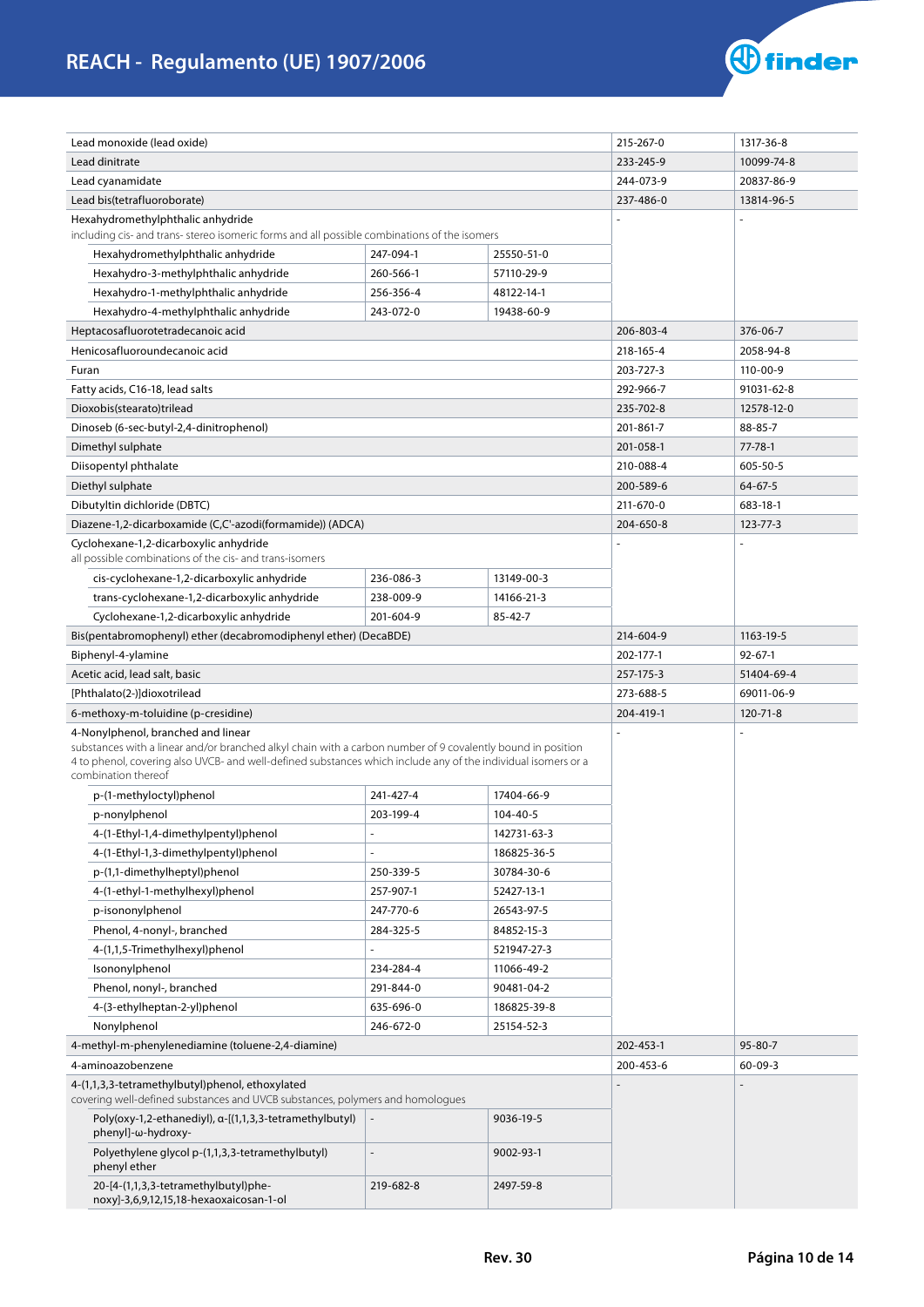

| 2-[4-(1,1,3,3-tetramethylbutyl)phenoxy]ethanol                                                                                                                                                                                                                                                                                                                                                                                                                                                                                                                                                                                                                                                                                                                                                       |           | 2315-67-5 |           |                |
|------------------------------------------------------------------------------------------------------------------------------------------------------------------------------------------------------------------------------------------------------------------------------------------------------------------------------------------------------------------------------------------------------------------------------------------------------------------------------------------------------------------------------------------------------------------------------------------------------------------------------------------------------------------------------------------------------------------------------------------------------------------------------------------------------|-----------|-----------|-----------|----------------|
| 2-[2-[4-(1,1,3,3-tetramethylbutyl)phenoxy]ethoxy]<br>ethanol, 2-{2-[4-(2,4,4-trimethylpentan-2-yl)phenoxy]                                                                                                                                                                                                                                                                                                                                                                                                                                                                                                                                                                                                                                                                                           | 621-341-7 | 2315-61-9 |           |                |
| ethoxy}ethanol                                                                                                                                                                                                                                                                                                                                                                                                                                                                                                                                                                                                                                                                                                                                                                                       |           |           |           |                |
| 4,4'-oxydianiline and its salts                                                                                                                                                                                                                                                                                                                                                                                                                                                                                                                                                                                                                                                                                                                                                                      |           |           | ä,        |                |
| 4,4'-oxydianiline                                                                                                                                                                                                                                                                                                                                                                                                                                                                                                                                                                                                                                                                                                                                                                                    | 202-977-0 | 101-80-4  |           |                |
| 4,4'-methylenedi-o-toluidine                                                                                                                                                                                                                                                                                                                                                                                                                                                                                                                                                                                                                                                                                                                                                                         |           |           | 212-658-8 | 838-88-0       |
| 3-ethyl-2-methyl-2-(3-methylbutyl)-1,3-oxazolidine                                                                                                                                                                                                                                                                                                                                                                                                                                                                                                                                                                                                                                                                                                                                                   |           |           | 421-150-7 | 143860-04-2    |
| 1-bromopropane (n-propyl bromide)                                                                                                                                                                                                                                                                                                                                                                                                                                                                                                                                                                                                                                                                                                                                                                    |           |           | 203-445-0 | 106-94-5       |
| 1,2-diethoxyethane                                                                                                                                                                                                                                                                                                                                                                                                                                                                                                                                                                                                                                                                                                                                                                                   |           |           | 211-076-1 | 629-14-1       |
| 1,2-Benzenedicarboxylic acid, dipentyl ester, branched and linear                                                                                                                                                                                                                                                                                                                                                                                                                                                                                                                                                                                                                                                                                                                                    |           |           | 284-032-2 | 84777-06-0     |
| α,α-Bis[4-(dimethylamino)phenyl]-4 (phenylamino)naphthalene-1-methanol (C.I. Solvent Blue 4)<br>with $\geq$ 0.1% of Michler's ketone (EC No. 202-027-5) or Michler's base (EC No. 202-959-2)                                                                                                                                                                                                                                                                                                                                                                                                                                                                                                                                                                                                         |           |           | 229-851-8 | 6786-83-0      |
| N,N,N',N'-tetramethyl-4,4'-methylenedianiline (Michler's base)                                                                                                                                                                                                                                                                                                                                                                                                                                                                                                                                                                                                                                                                                                                                       |           |           | 202-959-2 | $101 - 61 - 1$ |
| Lead(II) bis(methanesulfonate)                                                                                                                                                                                                                                                                                                                                                                                                                                                                                                                                                                                                                                                                                                                                                                       |           |           | 401-750-5 | 17570-76-2     |
| Formamide                                                                                                                                                                                                                                                                                                                                                                                                                                                                                                                                                                                                                                                                                                                                                                                            |           |           | 200-842-0 | $75-12-7$      |
| Diboron trioxide                                                                                                                                                                                                                                                                                                                                                                                                                                                                                                                                                                                                                                                                                                                                                                                     |           |           | 215-125-8 | 1303-86-2      |
| [4-[[4-anilino-1-naphthyl][4-(dimethylamino)phenyl]methylene]cyclohexa-2,5-dien-1-ylidene]<br>dimethylammonium chloride (C.I. Basic Blue 26)<br>with $\geq$ 0.1% of Michler's ketone (EC No. 202-027-5) or Michler's base (EC No. 202-959-2)                                                                                                                                                                                                                                                                                                                                                                                                                                                                                                                                                         |           |           | 219-943-6 | 2580-56-5      |
| [4-[4,4'-bis(dimethylamino) benzhydrylidene]cyclohexa-2,5-dien-1-ylidene]dimethylammonium chloride (C.I.<br><b>Basic Violet 3)</b><br>with $\geq$ 0.1% of Michler's ketone (EC No. 202-027-5) or Michler's base (EC No. 202-959-2)                                                                                                                                                                                                                                                                                                                                                                                                                                                                                                                                                                   |           |           | 208-953-6 | 548-62-9       |
| 4,4'-bis(dimethylamino)benzophenone (Michler's ketone)                                                                                                                                                                                                                                                                                                                                                                                                                                                                                                                                                                                                                                                                                                                                               |           |           | 202-027-5 | $90 - 94 - 8$  |
| 4,4'-bis(dimethylamino)-4"-(methylamino)trityl alcohol<br>with $\geq$ 0.1% of Michler's ketone (EC No. 202-027-5) or Michler's base (EC No. 202-959-2)                                                                                                                                                                                                                                                                                                                                                                                                                                                                                                                                                                                                                                               |           |           | 209-218-2 | 561-41-1       |
| 1,3,5-tris[(2S and 2R)-2,3-epoxypropyl]-1,3,5-triazine-2,4,6-(1H,3H,5H)-trione (β-TGIC)                                                                                                                                                                                                                                                                                                                                                                                                                                                                                                                                                                                                                                                                                                              |           |           | 423-400-0 | 59653-74-6     |
| 1,3,5-Tris(oxiran-2-ylmethyl)-1,3,5-triazinane-2,4,6-trione (TGIC)                                                                                                                                                                                                                                                                                                                                                                                                                                                                                                                                                                                                                                                                                                                                   |           |           | 219-514-3 | 2451-62-9      |
| 1,2-bis(2-methoxyethoxy)ethane (TEGDME; triglyme)                                                                                                                                                                                                                                                                                                                                                                                                                                                                                                                                                                                                                                                                                                                                                    |           |           | 203-977-3 | 112-49-2       |
| 1, 2-dimethoxyethane; ethylene glycol dimethyl ether (EGDME)                                                                                                                                                                                                                                                                                                                                                                                                                                                                                                                                                                                                                                                                                                                                         |           |           | 203-794-9 | $110 - 71 - 4$ |
| Zirconia Aluminosilicate Refractory Ceramic Fibres<br>are fibres covered by index number 650-017-00-8 in Annex VI, part 3, table 3.1 of Regulation (EC) No 1272/2008<br>of the European Parliament and of the Council of 16 December 2008 on classification, labelling and packaging of<br>substances and mixtures, and fulfil the three following conditions: a) oxides of aluminium, silicon and zirconium<br>are the main components present (in the fibres) within variable concentration ranges b) fibres have a length<br>weighted geometric mean diameter less two standard geometric errors of 6 or less micrometres (µm). c) alkaline<br>oxide and alkali earth oxide (Na2O+K2O+CaO+MgO+BaO) content less or equal to 18% by weight<br>Refractories, fibers, aluminosilicate<br>142844-00-6 |           |           |           |                |
| <b>Trilead diarsenate</b>                                                                                                                                                                                                                                                                                                                                                                                                                                                                                                                                                                                                                                                                                                                                                                            |           |           | 222-979-5 | 3687-31-8      |
| Potassium hydroxyoctaoxodizincatedichromate                                                                                                                                                                                                                                                                                                                                                                                                                                                                                                                                                                                                                                                                                                                                                          |           |           | 234-329-8 | 11103-86-9     |
| Phenolphthalein                                                                                                                                                                                                                                                                                                                                                                                                                                                                                                                                                                                                                                                                                                                                                                                      |           |           | 201-004-7 | 77-09-8        |
| Pentazinc chromate octahydroxide                                                                                                                                                                                                                                                                                                                                                                                                                                                                                                                                                                                                                                                                                                                                                                     |           |           | 256-418-0 | 49663-84-5     |
| N,N-dimethylacetamide                                                                                                                                                                                                                                                                                                                                                                                                                                                                                                                                                                                                                                                                                                                                                                                |           |           | 204-826-4 | 127-19-5       |
| Lead styphnate                                                                                                                                                                                                                                                                                                                                                                                                                                                                                                                                                                                                                                                                                                                                                                                       |           |           | 239-290-0 | 15245-44-0     |
| Lead dipicrate                                                                                                                                                                                                                                                                                                                                                                                                                                                                                                                                                                                                                                                                                                                                                                                       |           |           | 229-335-2 | 6477-64-1      |
| Lead diazide, Lead azide                                                                                                                                                                                                                                                                                                                                                                                                                                                                                                                                                                                                                                                                                                                                                                             |           |           | 236-542-1 | 13424-46-9     |
| Formaldehyde, oligomeric reaction products with aniline                                                                                                                                                                                                                                                                                                                                                                                                                                                                                                                                                                                                                                                                                                                                              |           |           | 500-036-1 | 25214-70-4     |
| Dichromium tris(chromate)                                                                                                                                                                                                                                                                                                                                                                                                                                                                                                                                                                                                                                                                                                                                                                            |           |           | 246-356-2 | 24613-89-6     |
| Calcium arsenate                                                                                                                                                                                                                                                                                                                                                                                                                                                                                                                                                                                                                                                                                                                                                                                     |           |           | 231-904-5 | 7778-44-1      |
| Bis(2-methoxyethyl) phthalate                                                                                                                                                                                                                                                                                                                                                                                                                                                                                                                                                                                                                                                                                                                                                                        |           |           | 204-212-6 | 117-82-8       |
| Bis(2-methoxyethyl) ether                                                                                                                                                                                                                                                                                                                                                                                                                                                                                                                                                                                                                                                                                                                                                                            |           |           | 203-924-4 | 111-96-6       |
| Arsenic acid                                                                                                                                                                                                                                                                                                                                                                                                                                                                                                                                                                                                                                                                                                                                                                                         |           |           | 231-901-9 | 7778-39-4      |
| Aluminosilicate Refractory Ceramic Fibres<br>are fibres covered by index number 650-017-00-8 in Annex VI, part 3, table 3.1 of Regulation (EC) No 1272/2008<br>of the European Parliament and of the Council of 16 December 2008 on classification, labelling and packaging<br>of substances and mixtures, and fulfil the three following conditions: a) oxides of aluminium and silicon are the<br>main components present (in the fibres) within variable concentration ranges b) fibres have a length weighted<br>geometric mean diameter less two standard geometric errors of 6 or less micrometres (µm) c) alkaline oxide and<br>alkali earth oxide (Na2O+K2O+CaO+MgO+BaO) content less or equal to 18% by weight                                                                              |           |           |           |                |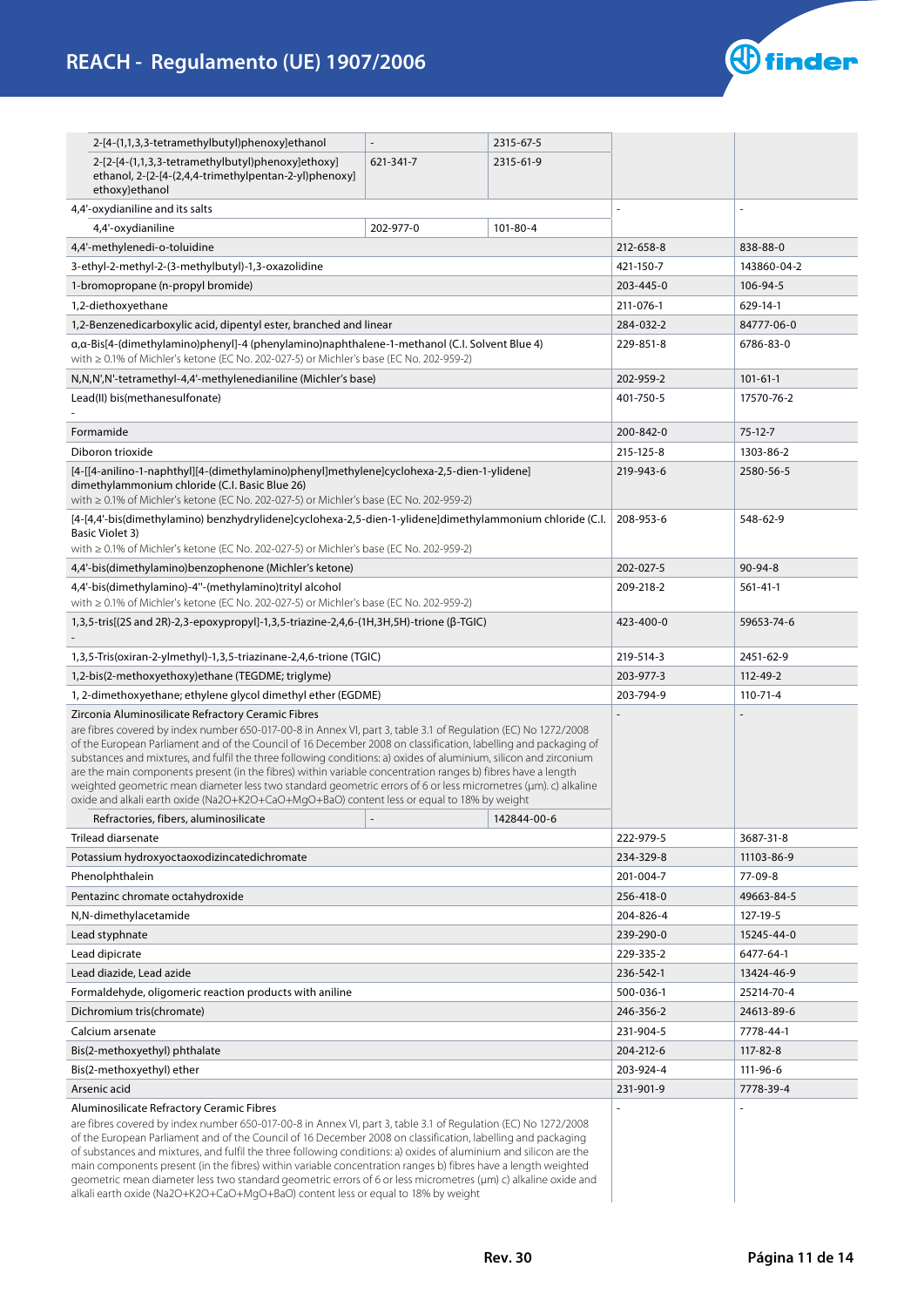

| Refractories, fibers, aluminosilicate                                   |           | 142844-00-6 |           |                                     |
|-------------------------------------------------------------------------|-----------|-------------|-----------|-------------------------------------|
| 4-(1,1,3,3-tetramethylbutyl)phenol                                      |           |             | 205-426-2 | 140-66-9                            |
| 2-Methoxyaniline, o-Anisidine                                           |           |             | 201-963-1 | $90 - 04 - 0$                       |
| 2,2'-dichloro-4,4'-methylenedianiline                                   |           |             | 202-918-9 | $101 - 14 - 4$                      |
| 1,2-dichloroethane                                                      |           |             | 203-458-1 | 107-06-2                            |
| Strontium chromate                                                      |           |             | 232-142-6 | 7789-06-2                           |
| Hydrazine                                                               |           |             | 206-114-9 | 302-01-2, 7803-57-8                 |
| 2-ethoxyethyl acetate                                                   |           |             | 203-839-2 | $111 - 15 - 9$                      |
| 1-Methyl-2-pyrrolidone (NMP)                                            |           |             | 212-828-1 | 872-50-4                            |
| 1,2-Benzenedicarboxylic acid, di-C7-11-branched and linear alkyl esters |           |             | 271-084-6 | 68515-42-4                          |
| 1,2-Benzenedicarboxylic acid, di-C6-8-branched alkyl esters, C7-rich    |           |             | 276-158-1 | 71888-89-6                          |
| 1,2,3-trichloropropane                                                  |           |             | 202-486-1 | $96 - 18 - 4$                       |
| Cobalt(II) sulphate                                                     |           |             | 233-334-2 | 10124-43-3                          |
| Cobalt(II) dinitrate                                                    |           |             | 233-402-1 | 10141-05-6                          |
| Cobalt(II) diacetate                                                    |           |             | 200-755-8 | 71-48-7                             |
| Cobalt(II) carbonate                                                    |           |             | 208-169-4 | 513-79-1                            |
| Chromium trioxide                                                       |           |             | 215-607-8 | 1333-82-0                           |
| Acids generated from chromium trioxide and their oligomers              |           |             |           |                                     |
| Oligomers of chromic acid and dichromic acid                            |           |             |           |                                     |
| Chromic acid                                                            | 231-801-5 | 7738-94-5   |           |                                     |
| Dichromic acid                                                          | 236-881-5 | 13530-68-2  |           |                                     |
| 2-methoxyethanol                                                        |           |             | 203-713-7 | 109-86-4                            |
| 2-ethoxyethanol                                                         |           |             | 203-804-1 | $110 - 80 - 5$                      |
| Trichloroethylene                                                       |           |             | 201-167-4 | 79-01-6                             |
| Tetraboron disodium heptaoxide, hydrate                                 |           |             | 235-541-3 | 12267-73-1                          |
| Sodium chromate                                                         |           |             | 231-889-5 | 7775-11-3                           |
| Potassium dichromate                                                    |           |             | 231-906-6 | 7778-50-9                           |
| Potassium chromate                                                      |           |             | 232-140-5 | 7789-00-6                           |
| Disodium tetraborate, anhydrous                                         |           |             | 215-540-4 | 12179-04-3, 1303-96-4,<br>1330-43-4 |
| Boric acid<br>EC No. 233-139-2 and EC No. 234-343-4                     |           |             | ÷,        |                                     |
| Boric acid, crude natural                                               | 234-343-4 | 11113-50-1  |           |                                     |
| Boric acid                                                              | 233-139-2 | 10043-35-3  |           |                                     |
| Ammonium dichromate                                                     |           |             | 232-143-1 | 7789-09-5                           |
| Acrylamide                                                              |           |             | 201-173-7 | 79-06-1                             |
| Tris(2-chloroethyl) phosphate                                           |           |             | 204-118-5 | 115-96-8                            |
| Pitch, coal tar, high-temp.                                             |           |             | 266-028-2 | 65996-93-2                          |
| Lead sulfochromate yellow (C.I. Pigment Yellow 34)                      |           |             | 215-693-7 | 1344-37-2                           |
| Lead chromate molybdate sulphate red (C.I. Pigment Red 104)             |           |             | 235-759-9 | 12656-85-8                          |
| Lead chromate                                                           |           |             | 231-846-0 | 7758-97-6                           |
| Diisobutyl phthalate                                                    |           |             | 201-553-2 | 84-69-5                             |
| Anthracene oil, anthracene-low                                          |           |             | 292-604-8 | 90640-82-7                          |
| Anthracene oil, anthracene paste, distn. lights                         |           |             | 295-278-5 | 91995-17-4                          |
| Anthracene oil, anthracene paste, anthracene fraction                   |           |             | 295-275-9 | 91995-15-2                          |
| Anthracene oil, anthracene paste                                        |           |             | 292-603-2 | 90640-81-6                          |
| Anthracene oil                                                          |           |             | 292-602-7 | 90640-80-5                          |
| 2,4-dinitrotoluene                                                      |           |             | 204-450-0 | 121-14-2                            |
| Triethyl arsenate                                                       |           |             | 427-700-2 | 15606-95-8                          |
| Sodium dichromate                                                       |           |             | 234-190-3 | 10588-01-9, 7789-12-0               |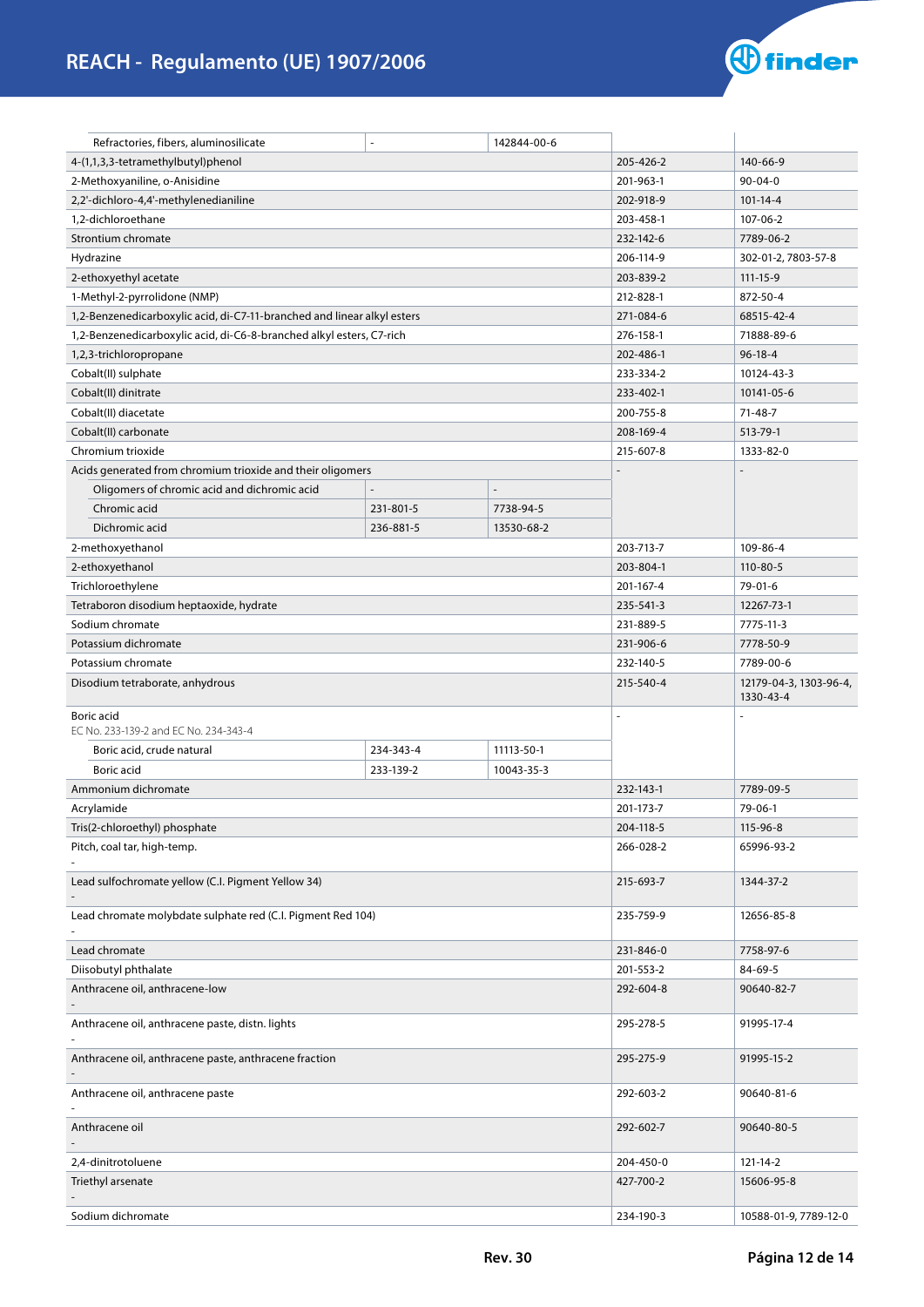# **REACH - Regulamento (UE) 1907/2006**



| Lead hydrogen arsenate                                                      |                                                             |                          | 232-064-2   | 7784-40-9 |               |
|-----------------------------------------------------------------------------|-------------------------------------------------------------|--------------------------|-------------|-----------|---------------|
| Hexabromocyclododecane (HBCDD)<br>and all major diastereoisomers identified |                                                             |                          |             |           |               |
| Hexabromocyclododecane                                                      |                                                             | 247-148-4                | 25637-99-4  |           |               |
|                                                                             | 1,2,5,6,9,10-hexabromocyclododecane                         | 221-695-9                | 3194-55-6   |           |               |
| alpha-hexabromocyclododecane                                                |                                                             |                          | 134237-50-6 |           |               |
| beta-hexabromocyclododecane                                                 |                                                             |                          | 134237-51-7 |           |               |
| gamma-hexabromocyclododecane                                                |                                                             | $\overline{\phantom{a}}$ | 134237-52-8 |           |               |
| Dibutyl phthalate (DBP)                                                     |                                                             |                          |             | 201-557-4 | 84-74-2       |
| Diarsenic trioxide                                                          |                                                             |                          | 215-481-4   | 1327-53-3 |               |
| Diarsenic pentaoxide                                                        |                                                             |                          |             | 215-116-9 | 1303-28-2     |
| Cobalt dichloride                                                           |                                                             |                          |             | 231-589-4 | 7646-79-9     |
| Bis(tributyltin) oxide (TBTO)                                               |                                                             |                          |             | 200-268-0 | $56 - 35 - 9$ |
| Bis (2-ethylhexyl)phthalate (DEHP)                                          |                                                             |                          |             | 204-211-0 | 117-81-7      |
| Benzyl butyl phthalate (BBP)                                                |                                                             |                          |             | 201-622-7 | $85 - 68 - 7$ |
| Anthracene                                                                  |                                                             |                          | 204-371-1   | 120-12-7  |               |
|                                                                             | Alkanes, C10-13, chloro (Short Chain Chlorinated Paraffins) |                          |             | 287-476-5 | 85535-84-8    |
|                                                                             | 5-tert-butyl-2,4,6-trinitro-m-xylene (Musk xylene)          |                          |             | 201-329-4 | $81 - 15 - 2$ |
| 4,4'- Diaminodiphenylmethane (MDA)                                          |                                                             |                          |             | 202-974-4 | 101-77-9      |